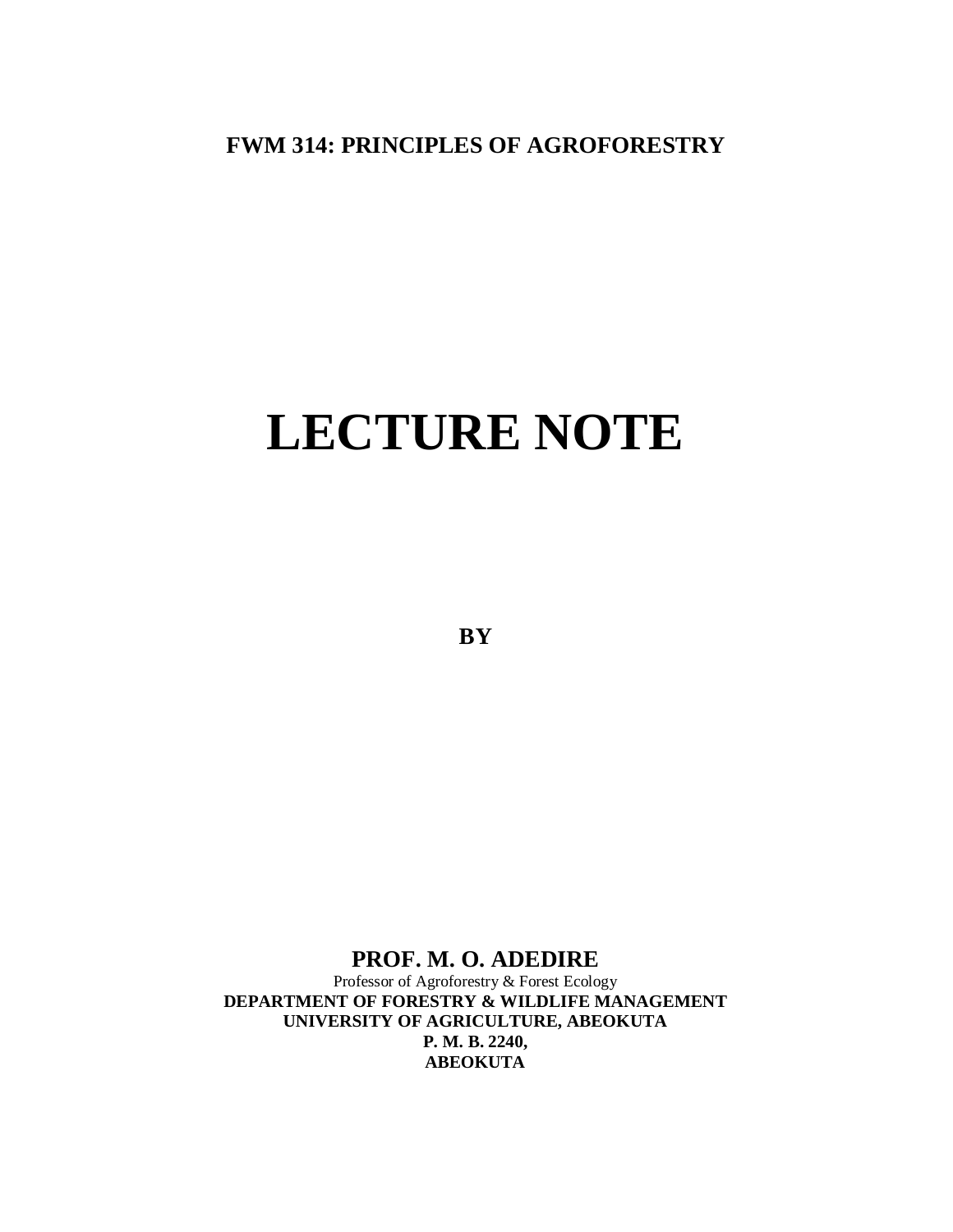#### **INTRODUCTION**

Agroforestry is an example of Multiple Land Use (MLU). What then is Multiple Land Use?. MULTIPLE LAND USE is the conscious and deliberate use of land for the simultaneous production of two or more goods or services using good combination.

 Take note of the words **CONSCIOUS** and **DELIBERATE** as against ARBITRARY and HAPHAZARD use of land. Such services may include timber production, grazing, recreation, wildlife, farming, water conservation, soil protection etc.

#### **THE CONCEPT AND DEFINITION OF AGROFORESTRY**

Agroforestry is an age-old land-use system that has been practised for thousands of years by farmers all over the world. Although in recent years it has been developed as a science that promises to help farmers increase the PRODUCTIVITY, PROFITABILITY and SUSTAINABILITY of production on their land, the science of agroforestry lags far behind the art of existing agroforestry practices.

Cultivating trees, agricultural crops and animals in close combination with one another is an old practice that farmers have used all over the world. Trees have always played an important role in mankind's survival. Originally, hunting and gathering was carried out in forested areas, which provided not only shelter but food, such as game, fruits and seeds. Early agriculturists also made use of forests with the practice of shifting cultivation or slash-and–burn agriculture. In this practice, they cut and burn relatively small forest plots and produce crops in the burned-over, taking advantage of the nutrients in the ashes of the burnt plants. After 2- 3 years, the nutrients are depleted and weeds become a problem; so the farmers abandoned the plots for 10-20 years, permitting the re-growth of forest species. They move on to another forested plot, which they slashand-burn and then crop for 2-3 years before this plot is abandoned as before. A farmer may shift in turn to 5-10 such small plots before returning to clear and burn trees in the first one that was idled (fallowed) 10-20 years previously. The steps are then repeated until another cycle is completed. This agricultural system is termed 'shifting cultivation', indicating the moving from one plot to another, or 'slash-and-burn' referring to the means of destroying the forest lands. Over a long period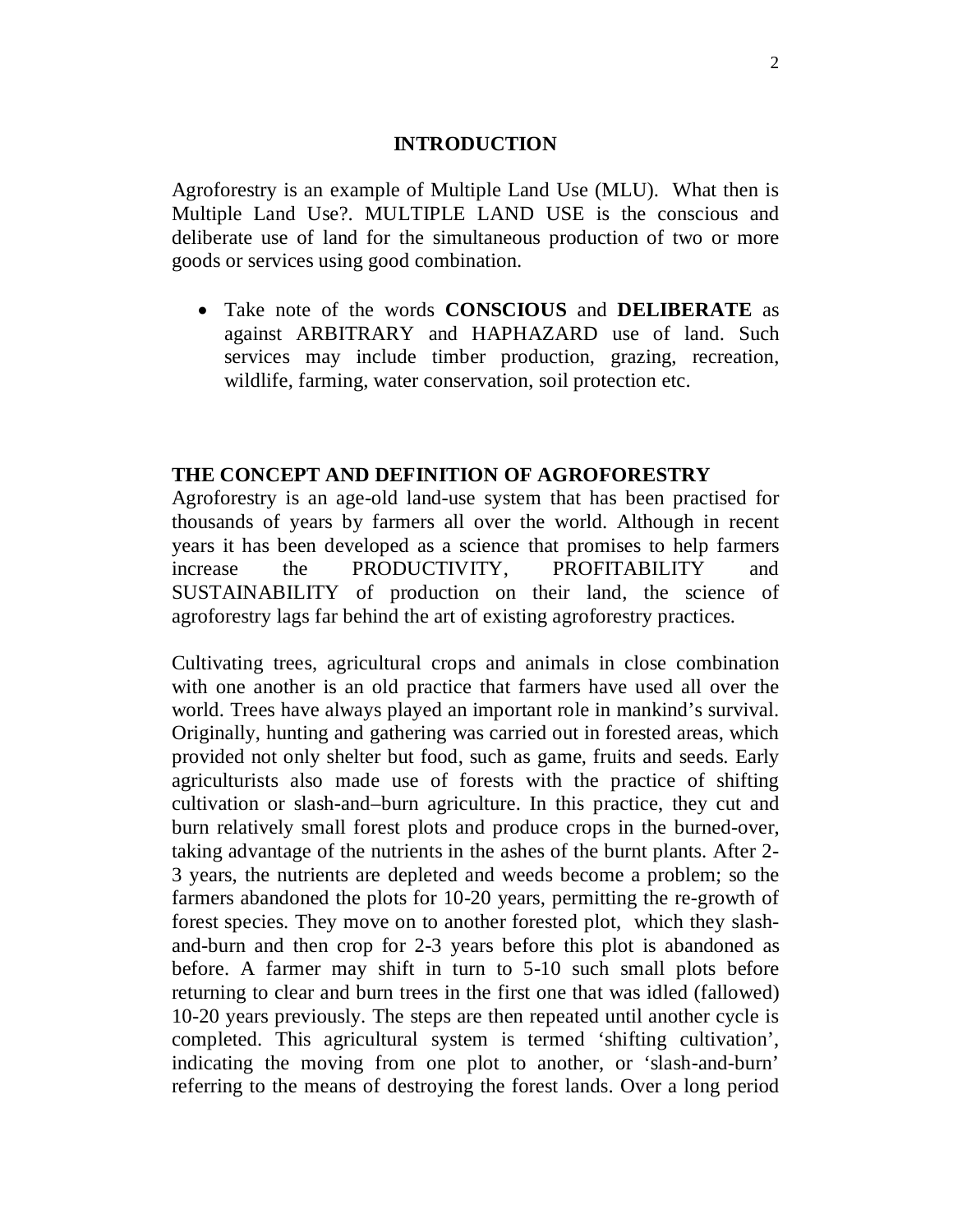of time, as population pressure has steadily increased, fallow periods have become shorter and shorter. Consequently, farmers have returned to abandoned fields before they have had enough time for fertility to be sufficiently restored.

Today's shorter fallow period is one of the reasons for a decline in per capital food production in Africa during the past decade. Most of the countries in Africa are faced with the problems of food and fodder shortage, degradation of non-renewable resources, and decreasing access to fuelwood supplies. With increasing realization of the World environmental crises and the worsening food situation in developing countries; more integrated outlooks have begun to emerge in the last decades. One of these is AGROFORESTRY.

This relatively young science known as agroforestry was brought from the realm of indigenous knowledge into the forefront of agricultural research a little over three decades ago, and was promoted widely as a sustainability-enhancing practice that combines the best attributes of forestry and agriculture. Growing trees along with crops and livestock was postulated to enhance crop yields, conserve soil and recycle nutrients while producing fuelwood, fodder, fruit and timber.

The KEY CONCEPTS of agroforestry are now well established; and it is generally accepted that agroforestry:

- 1. Is a collective name for land use systems involving trees combined with crops and /or animals on the same unit of land;
- 2. Combines production of multiple outputs with protection of the resource base;
- 3. Places emphasis on the use of indigenous, multipurpose trees and shrubs;
- 4. Is particularly suitable for low-input conditions and fragile environment;
- 5. Is more concerned with socio-cultural values than most other landuse systems;
- 6. Is structurally and functionally more complex than monoculture.

With the growing realization that agroforestry is a practical, low-cost alternative for food production as well as environmental protection, forestry departments of many countries are integrating agroforestry programmes with conventional silviculture.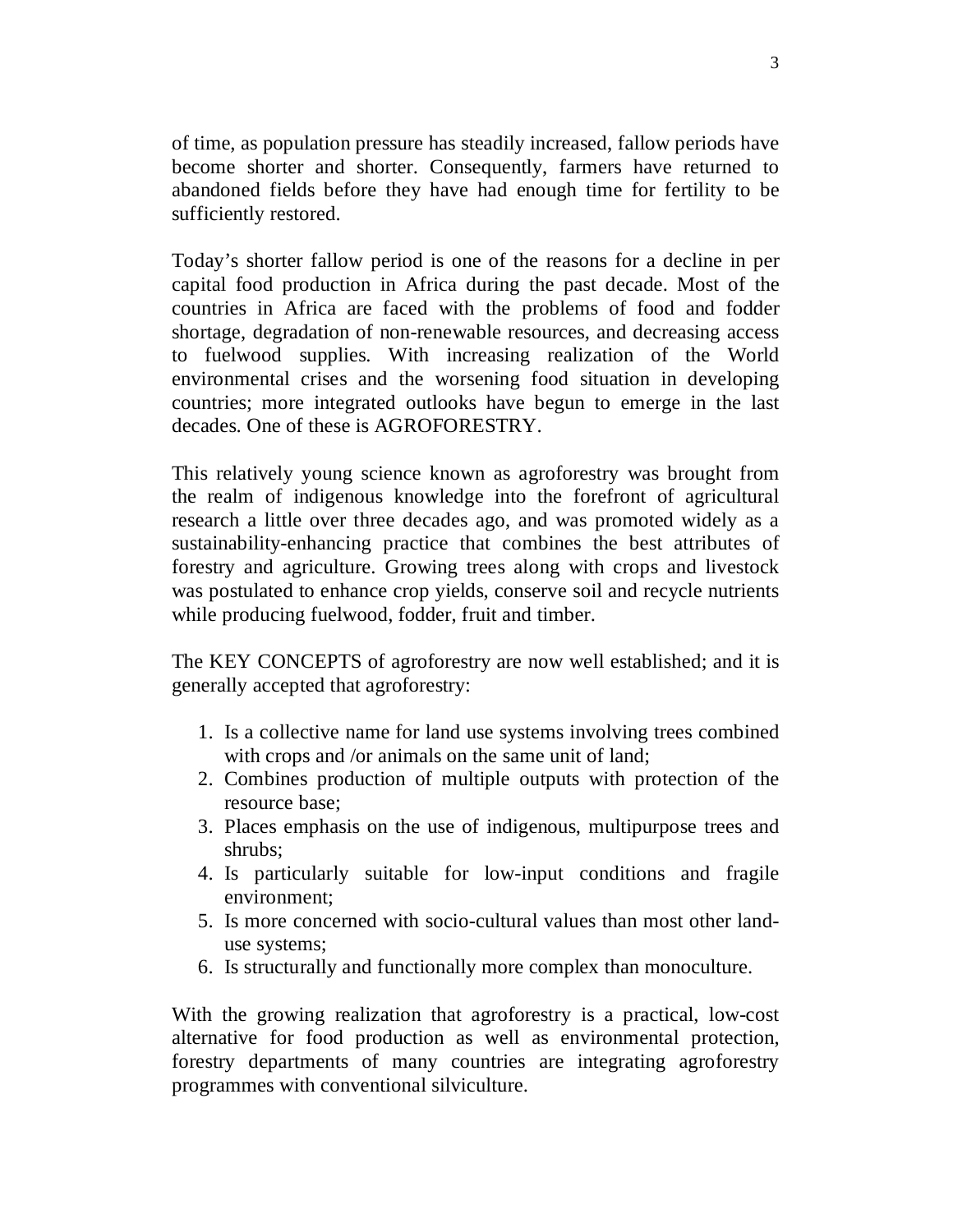#### **DEFINITION OF AGROFORESTRY**

Following its conceptualization as a land-use approach in the late 1970s, there was a surge of enthusiasm to define agroforestry. Since the word 'agroforestry' was coined in 1977 when deliberations for establishing the International Council for Research in Agroforestry (ICRAF) began, it has been variously defined.

As time passed, the definition proposed in the early 1980s by ICRAF (now known as the World Agroforestry Centre) gained wider acceptance. The definition, which was used from the early 1980s to the mid-nineties is as follows:

AGROFORESTRY is a collective name for land-use systems and practices where woody perennials (trees, shrubs, bamboos, vines etc) are deliberately integrated with crops and/or animals on the same land management unit. The integration can be either in spatial mixture or temporal sequence. There must be both ecological and economic interactions between the woody and non-woody components to qualify as agroforestry.

More simply put, agroforestry is any land-use involving planting of trees or deliberate retention of trees by farmers within the farm or homestead for a variety of purposes which include wood, fodder, fruits, medicine, shade, soil improvement, water conservation etc. Agroforestry is more than intercropping trees with food crops; it combines crop and livestock production with forestry activities to improve or prevent further degradation of ecosystems.

Based on the suggestion of Leakey (1996), the World Agroforestry Centre (ICRAF) now defines agroforestry as a dynamic, ecologically based natural resource management system that, through the integration of trees on farms and in the agricultural landscape, diversifies and sustains production for increased social, economic and environmental benefits for land-users at all levels.

#### **AIMS OF AGROFORESTRY**

1. The science and practice of agroforestry aim to produce and maximize positive interactions between trees and agricultural crops.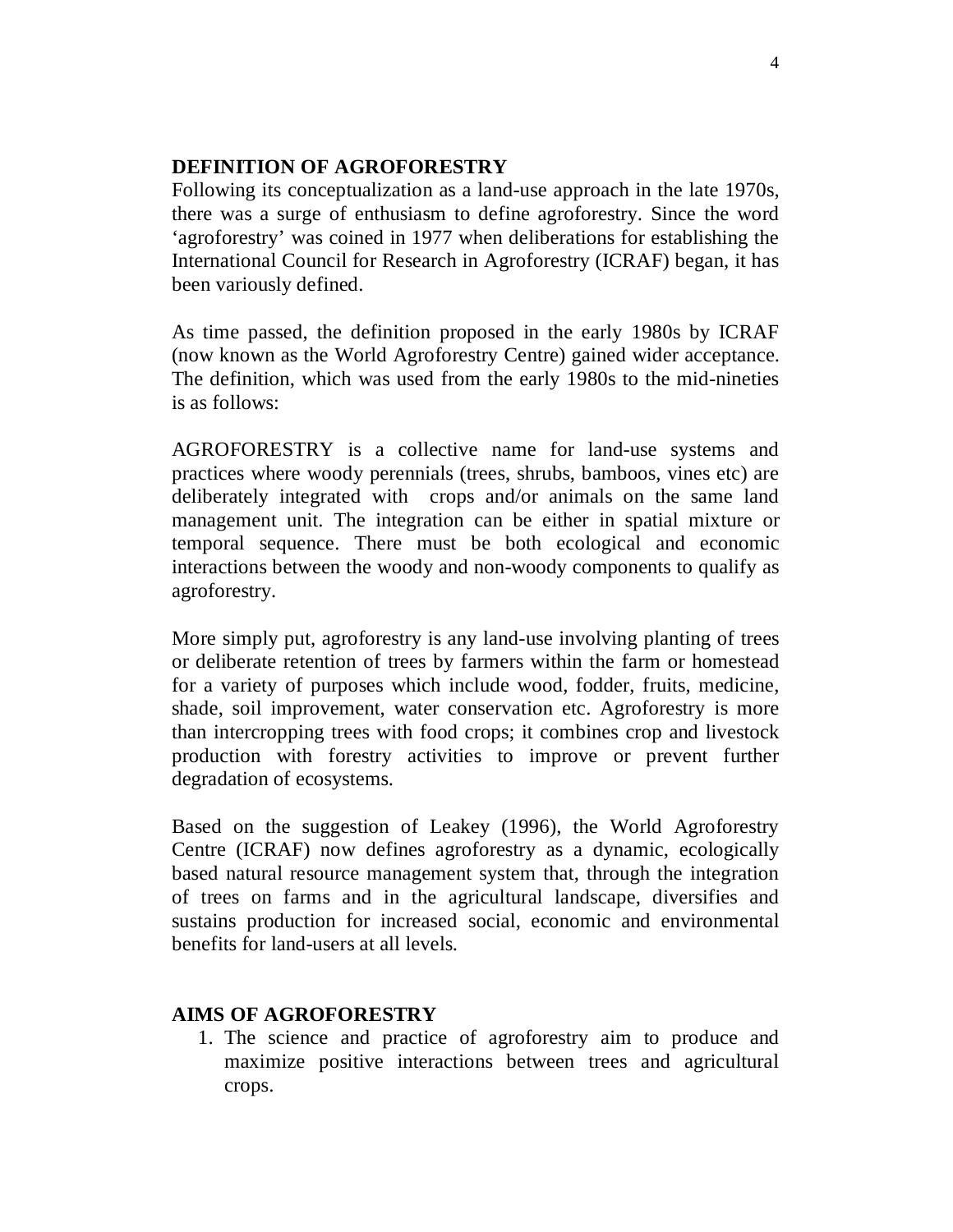2. Agroforestry is generally practiced with the intention of developing a more sustainable form of land-use that can improve farm productivity and the welfare of rural community.

#### **ESSENTIAL FEATURES OF AN AGROFORESTRY SYSTEM**

- 1. Agroforestry systems normally involve **two** or **more** species of plants (or plants and animals), at least one of which is a woody perennial;
- 2. An agroforestry system always has **two** or **more** outputs;
- 3. The cycle of an agroforestry system is always more than one year; and
- 4. Even the simplest agroforestry system is more complex; ecologically (structurally and functionally) and economically, than monocropping system.

## **THE GENESIS / ORIGIN OF AGROFORESTRY**

Trees have been used in cropping systems since the beginning of agriculture. Throughout the world, at one period or another in its history, it has been the practice to cultivate tree species and agricultural crops in intimate combination. In much of the tropics, human beings underwent a transition from hunting/gathering to the use of domesticated plants and livestock. As a part of the process they cut down trees, cleared the debris by burning, and sowed crops in the ash-enriched soil. Thus was born slash-and-burn agriculture, a primary forerunner of the present day agroforestry and a practice that may have originated in the Neolithic period, around 7000 BC.

The combination of soil impoverishment arising from soil erosion and nutrient extraction through crop harvests and the invasion of aggressive and hardy weeds forces farmers to move to new sites to repeat the process in a system widely known as SHIFTING CULTIVATION.

In the 1960s and early 1970s there was increasing concern for the forested lands of the tropics. It was clearly recognized that they were under severe pressure. Some thought that commercial exploitation was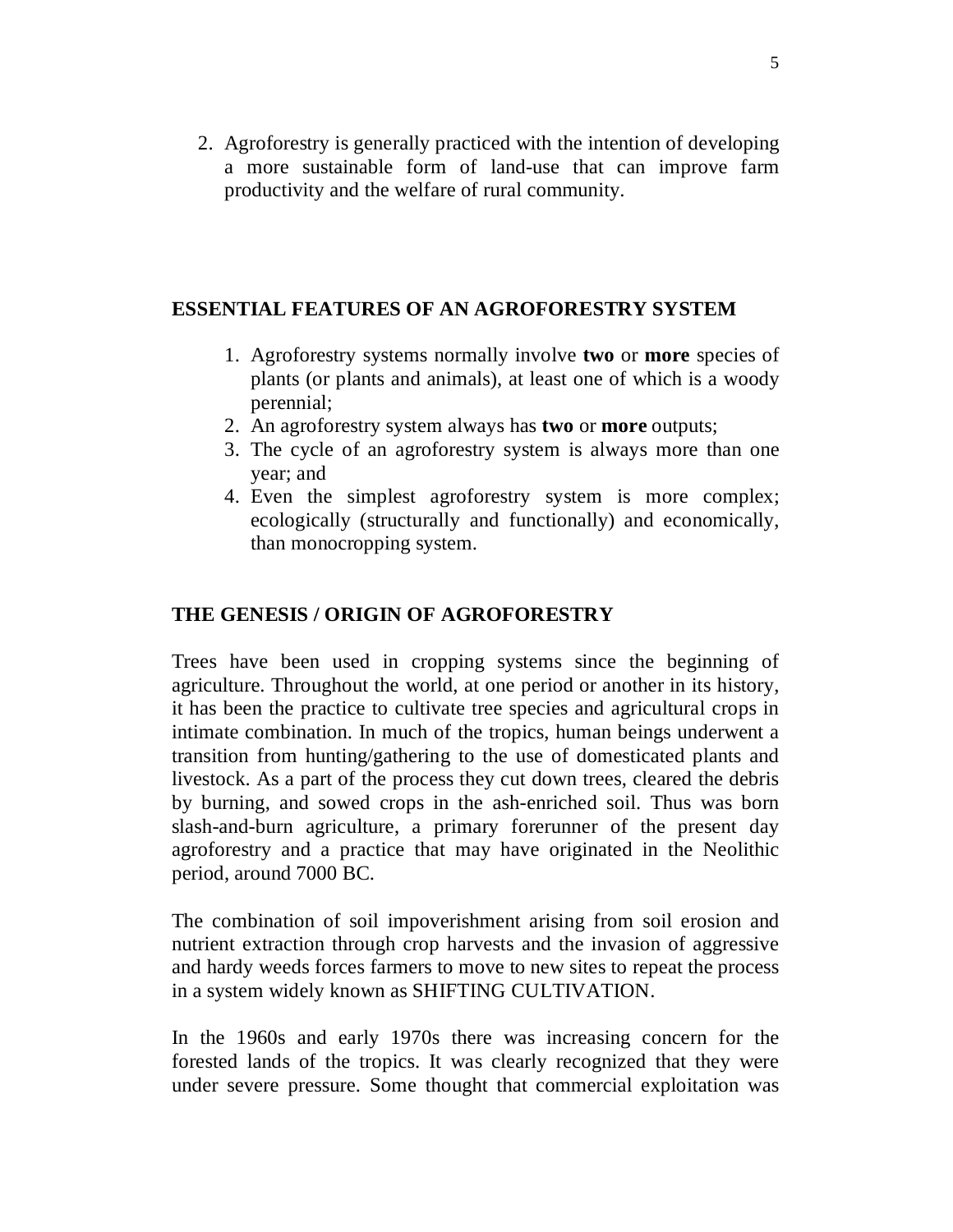the problem; others believed that fuelwood needs were the culprit; while still others thought that shifting cultivation was the root cause. The President of the International Development Research Centre (IDRC), located in Ottawa, Canada, engaged in 1975 Mr. John Bene, a retired forest industrialist in Canada, to study the problem.

Bene assembled a small team in Canada; and called that the advisory committee, and recruited experts in the various continents, to prepare studies pertinent to their area. The culmination of these various activities, including extensive travel by Bene, was the publication in 1977 of a report titled:

Trees, Food and People: Land management in the tropics;

which is always cited as

Bene, J. G; H.W. Beall and A. Cote (1977) Trees, food and people: Land management in the tropics. Ottawa: IDRC.

The report had THREE major features:

- 1. A cataloguing of the problems associated with the disappearance and decline in tropical forests.
- 2. A recognition that the major problem devolved to one of land use exacerbated by the demands for land on which to grow food and fuel.
- 3. A recommendation that a special Council be established to deal exclusively with the problems of 'agroforestry', the term coined to identify the practice of having trees in the agricultural landscape – irrespective of whether one dealt with crops or livestock.

From the foregoing, it is clear that it was Bene/IDRC Project Report that for the first time recommended the creation of an internationally financed Council for research in agroforestry, to administer a comprehensive programme leading to better land use in the tropics.

The report went on to suggest that the OBJECTIVES of such a Council should be:

1. The encouragement and support of research in agroforestry,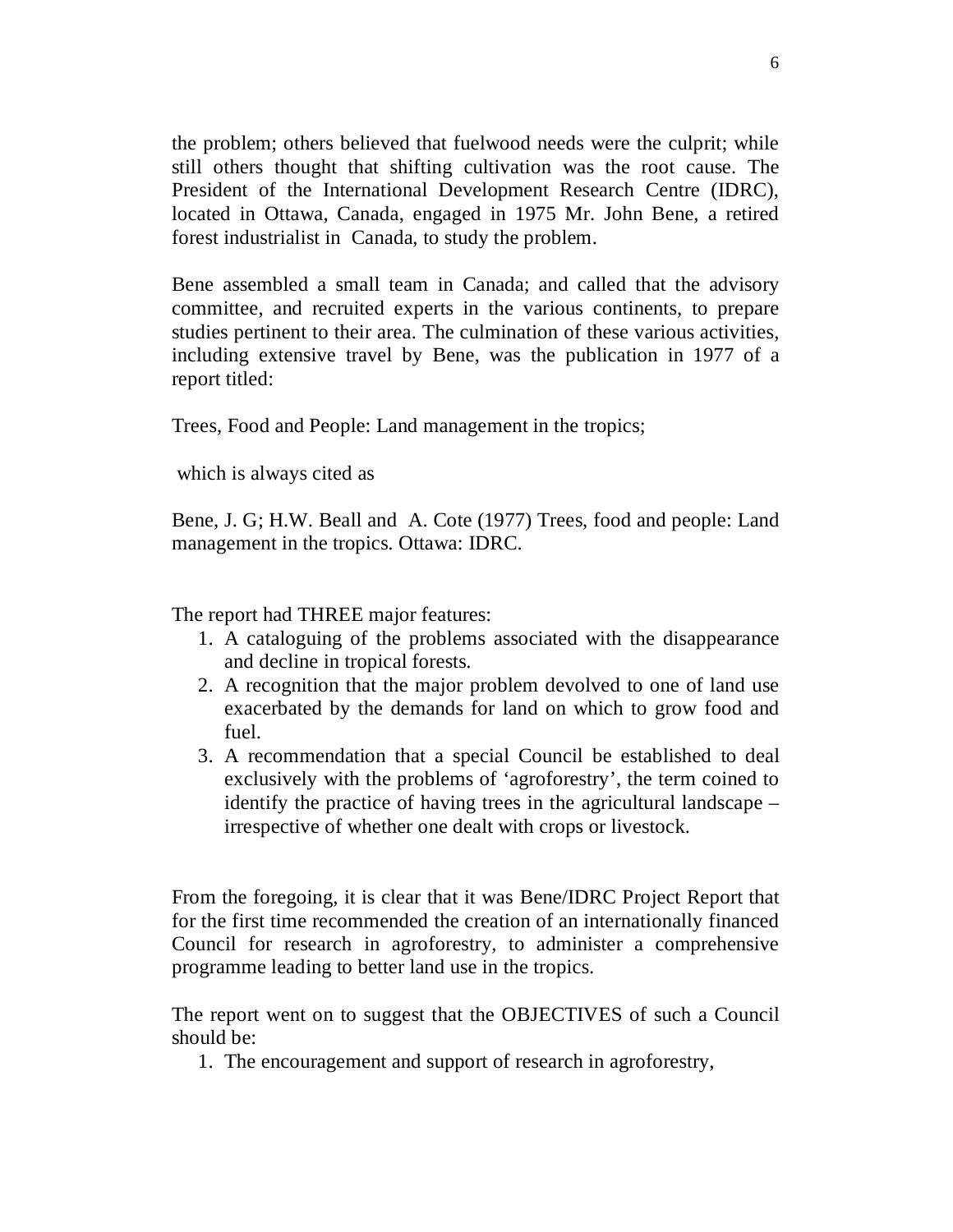- 2. The acquisition and dissemination of information on agroforestry systems;
- 3. The promotion of better land use in the developing countries of the tropics.

The internationally financed organization, then known as the International Council for Research in Agroforestry (ICRAF) was established in 1977 and started its work in The Hague. The organization moved to its present headquarters in Nairobi, Kenya in 1978. In 1992, it became an International Centre for Research in Agroforestry (ICRAF) when it joined the Consultative Group on International Agricultural Research (CGIAR). In 2002 the Centre's name was once again changed to World Agroforestry Centre in order to more fully reflect its global reach, as well as its more balanced research and development agenda. The Centre's legal name – International Centre for Research in Agroforestry (ICRAF) remains. Unchanged; and so its acronym as a Future Harvest Centre – ICRAF- likewise remains the same.

The World Agroforestry Centre (ICRAF) has since been involved in the promotion of national agroforestry research programs, with a heavy emphasis on Africa. Agroforestry research has accelerated rapidly since the early 1980s and has resulted in a greater understanding of the science of agroforestry. Much of this understanding has come from observation of existing practices and systems, although an increasingly important knowledge base is being established through designed agroforestry experiments.

Today, the potential of agroforestry for soil conservation is generally accepted. Indeed, agroforestry is fast becoming recognized as a system which is capable of yielding both wood and food and at the same time of conserving and rehabilitating ecosystems.

Presently, instead of agroforestry being merely the handmaiden of forestry, the system is being more and more utilized as an agricultural system, particularly for small-scale farmers.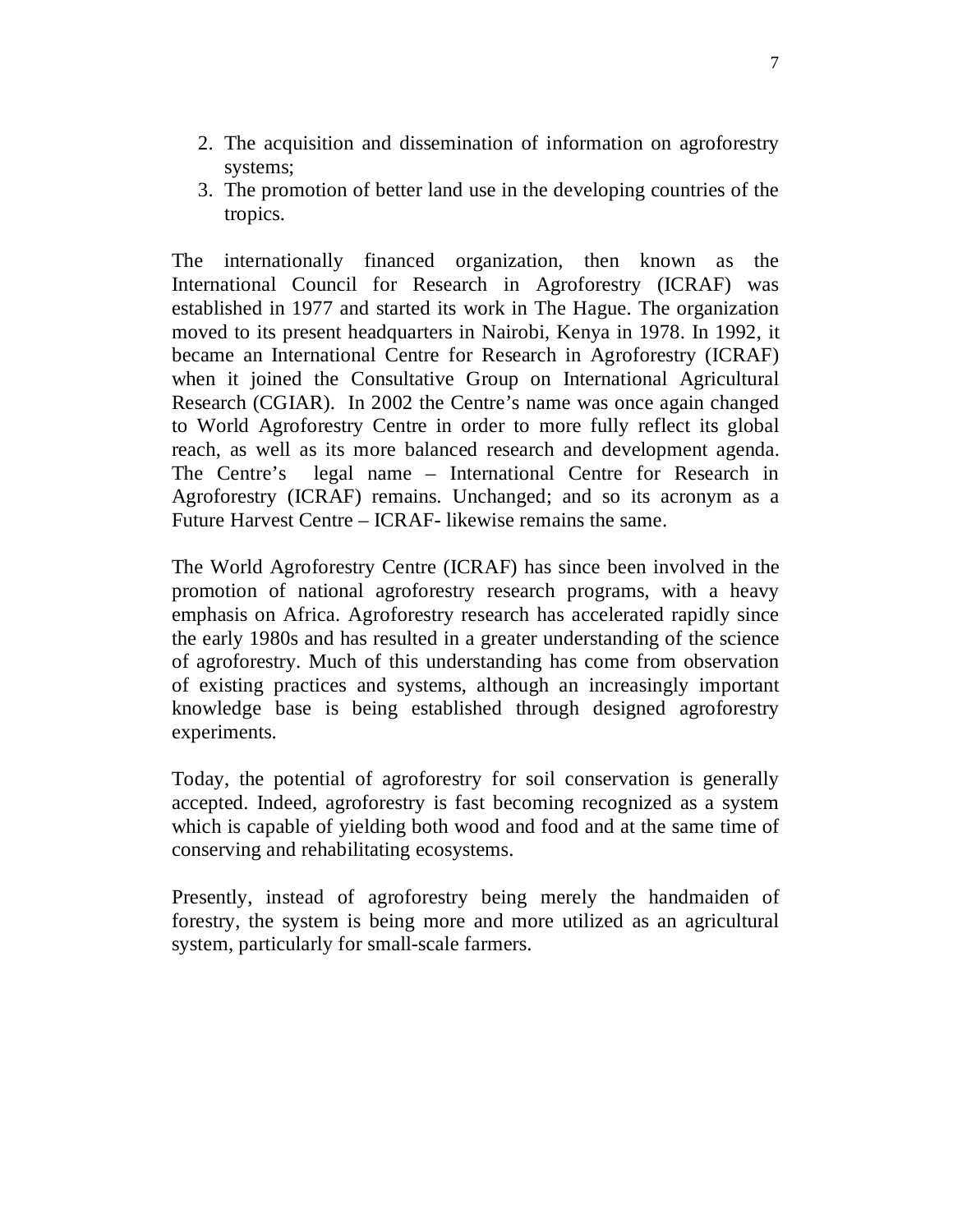## **CLASSIFICATION OF AGROFORESTRY SYSTEMS**

After conceptualization and definition of agroforestry; evolving some broad-based and widely acceptable scheme for classification of agroforestry systems was the major issue in the process of understanding, evaluating and improving existing agroforestry systems and designing new ones.

Between 1982 and 1987, the World Agroforestry Centre (ICRAF) compiled an inventory of agroforestry systems and practices being used in the developing countries. This agroforestry systems inventory (AFSI) was partly financed by the United States Agency for International Development (USAID).

Several criteria can be used to classify and group agroforestry systems and practices. The most commonly used ones are:

- 1. Structure,
- 2. Function,
- 3. Ecological spread,
- 4. Socio economic nature.
- **1. Structure-** this refers to the composition of the components, including spatial arrangement of the woody component, vertical stratification and temporal arrangement of the different components.
- **2. Function-** refers to the major function or role of the system, mainly of the woody components (which can be productive, e.g. production of food, fodder, fuelwood, and so on; or protective, e.g. windbreak, shelterbelt, soil conservation hedges, etc.).
- **3. Socioeconomic nature –** refers to the level of inputs of management (low-input, high-input) or intensity on scale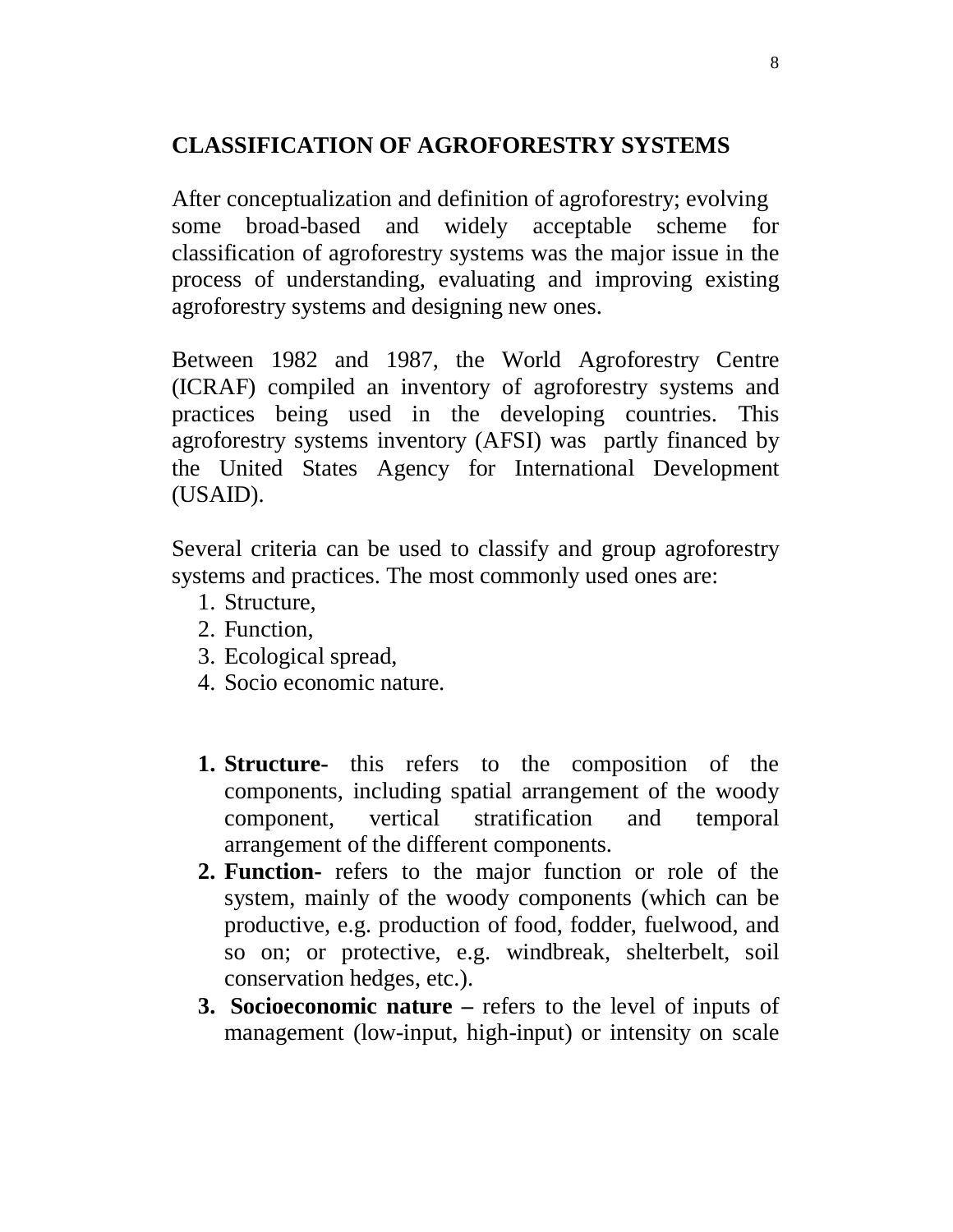of management and commercial goals (subsistence, commercial, intermediate).

**4. Ecological spread –** this refers to the environmental conditions and ecological suitability of the systems on the assumption that certain types of systems can be more appropriate for certain ecological conditions (e.g. asset of agroforestry systems for arid and semi-arid lands, tropical highlands, lowland humid tropics, and so on.

#### **CLASSIFICATION OF AGROFORESTRY SYSTEMS BASED ON THE TYPE OF COMPONENTS**

There are THREE basic sets of components managed by man in all agroforestry systems. These components are:

- a) Woody perennials,
- b) Herbacious plants (agricultural/arable crops),
- c) Animals.

Depending on the combination of these agroforestry components, THREE major agroforestry systems have been identified; namely:

- i) **Agrisilvicultural systems** which consist of trees including shrubs and vines associated with crops;
- ii) **Silvopastoral systems** these consist of trees, animals and/or pasture;
- **iii)Agrosilvopastoral systems** these consist of trees, crops and animals or pasture;
- **iv) Other systems**  combination of woody component with biotic life like fish, bees and wildlife form this separate category. Examples are
	- 1. **Aquaforestry** which is the combination of fish production with trees. Trees have a considerable role in providing some of the nutrition required by fish.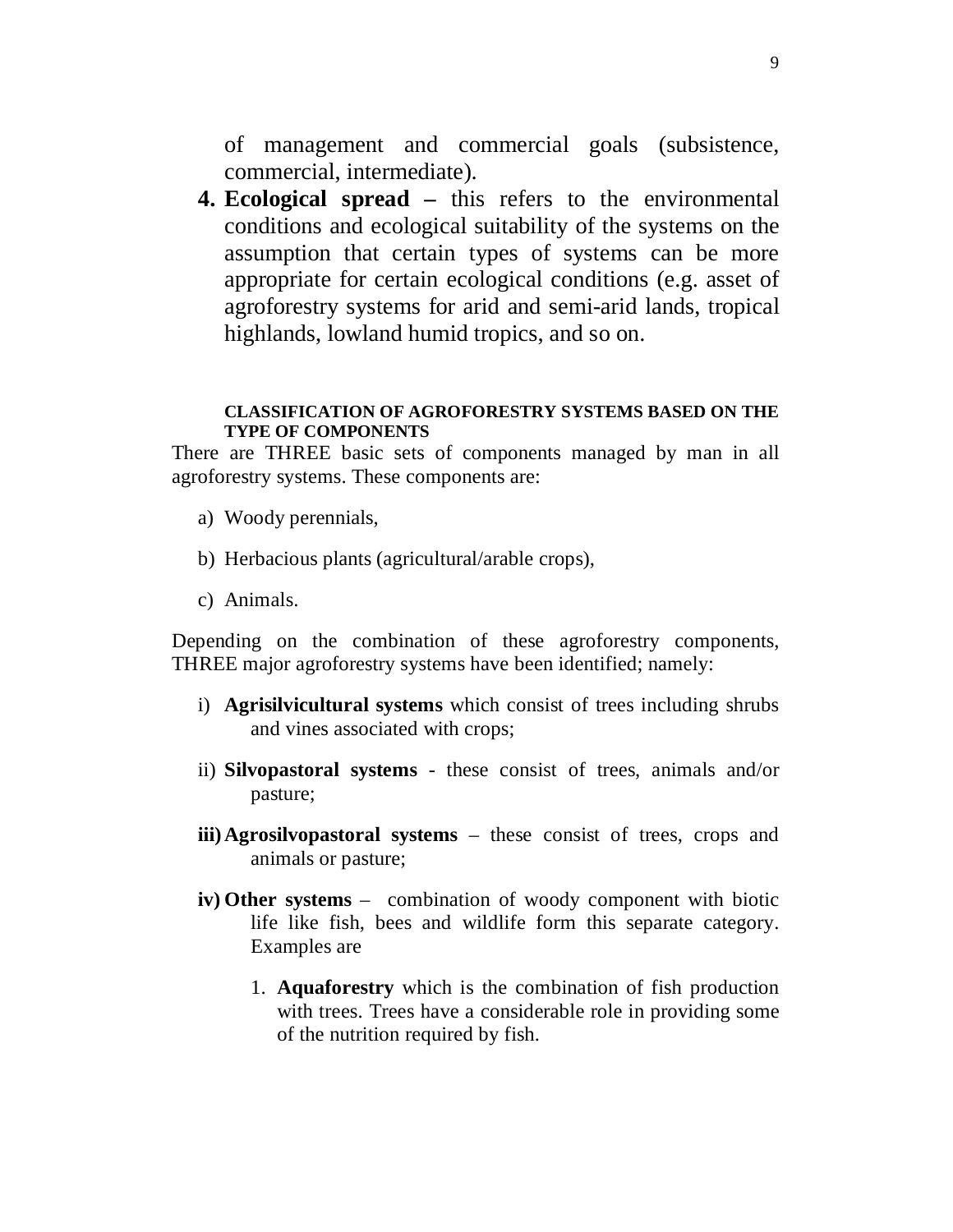- 2. **Apiculture-**this is the science of bees and beekeeping. Bee production is supported by many tree species.
- 3. **Sericulture-**(silkworm culture) the silkworms feed almost entirely on deliberately planted or retained mulberry trees (*Morus alba*).

There are various **agroforestry practices** under each of the **agroforestry systems** listed above. i.e. agrisilvicultural, silvopastoral and agrosilvopastoral systems.

## **AGROFORESTRY SYSTEMS AND PRACTICES**

The words "systems" and "practices" are often used synonymously in agroforestry literature.

However, some distinction can be made between them:

- 1. An **agroforestry system-** is characterized by certain types of practices that, taken as a whole, form a dominant land-use system in a particular locality and determine its overall biological composition and management. In any one agroforestry system there can be more than one agroforestry practices.
- 2. An **agroforestry practice-** denotes a specific land management unit, such as a field, and a specific arrangement, temporally and/or spatially, of components. Another term that is also frequently used is
- 3. **Agroforestry technology-** This refers to an innovation or improvement, usually through scientific intervention, to either modify an existing system or practice, or develop a new one.

It should be noted that the distinction between systems and practices are vague, and even not very critical for understanding and improving them. Therefore, the words, systems and practices are used synonymously in agroforestry, as they are in other forms of land-use.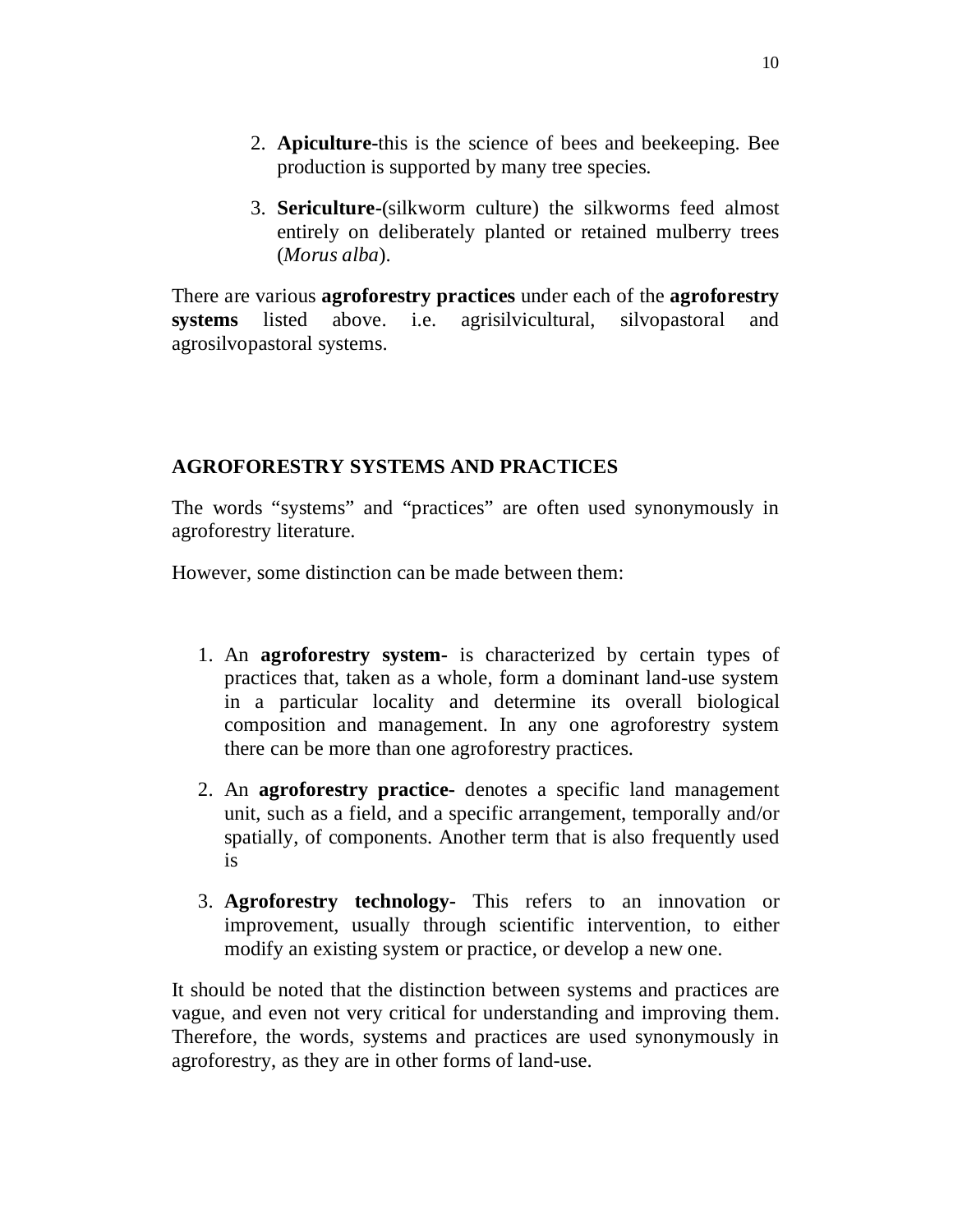- I . Agroforestry practices under the **agrisilvicultural systems** include:
	- 1. Improved 'fallow' in shifting cultivation,
	- 2. Alley cropping (Hedgerow intercropping),
	- 3. Multispecies tree garden,
	- *4. Taungya,*
	- 5. Scattered trees on farmland (Parklands),
	- 6. Plantation and other crops,
	- 7. Mixture of plantation crops,
	- 8. Biomass transfer,
	- 9. Shade trees for commercial plantation crops,
	- 10. Trees for fuelwood production,
	- 11. Shelterbelt, windbreak, Soil Conservation hedges etc,
	- 12. Rotational woodlots,
	- 13. Boundary markings.
- II. Agroforestry practices under the **Silvopastoral systems** include:
	- 1. Protein banks (fodder tree banks),
	- 2. Trees and shrubs on rangeland or pastures,
	- 3. Live fences of fodder trees and shrubs (Living fences),
	- 4. Plantation crops with pastures and animals,
	- 5. Integrated production of animals and wood products.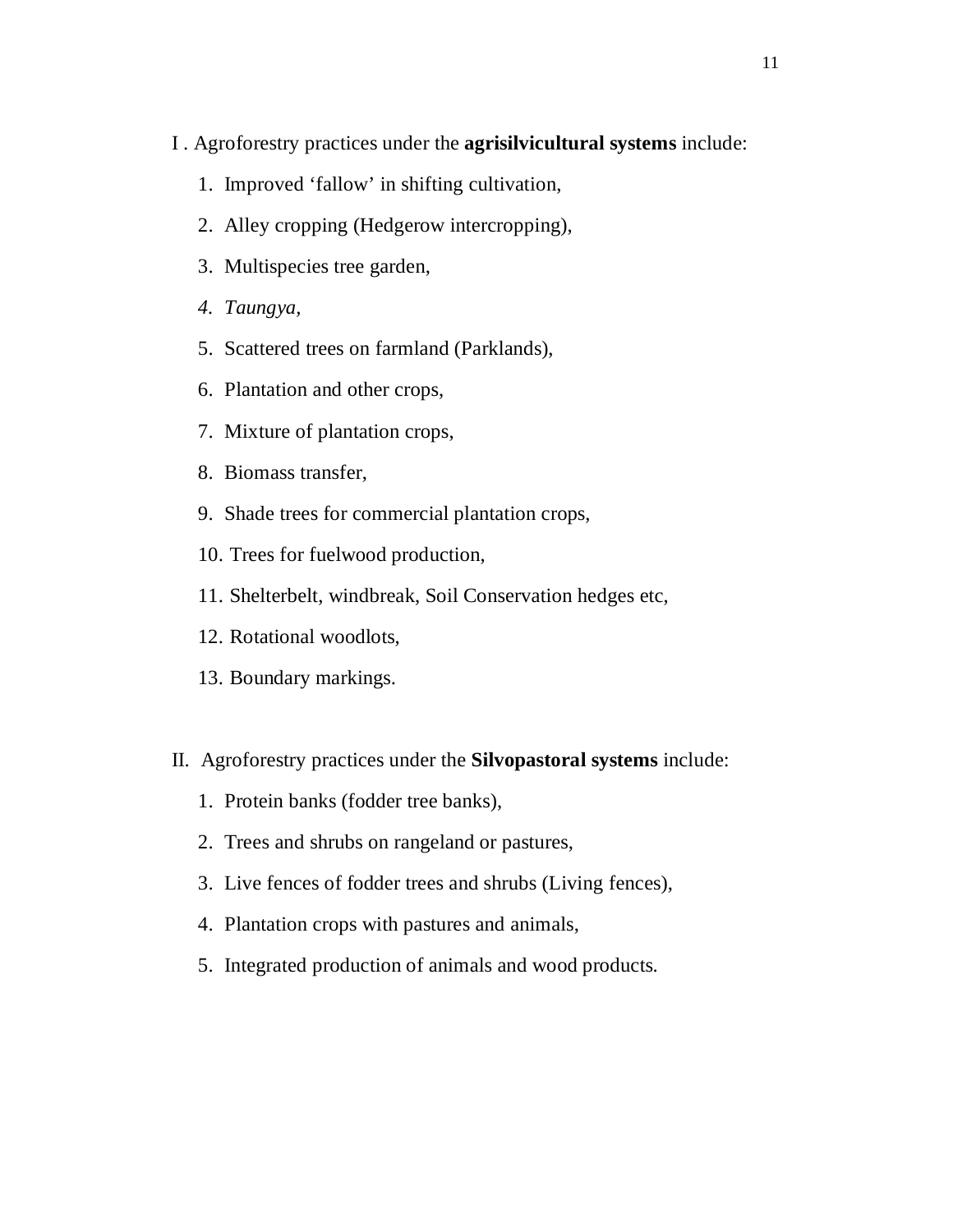- III. Agroforestry practices under the **agrosilvopastoral systems** are:
	- 1. Homegardens (Homestead gardens),
	- 2. Woody hedgerows for browse, green manure, soil conservation etc.,
	- 3. Integrated production of crops, animals and wood (fuelwood, poles etc).

#### IV. **Other systems** include:

- 1. Aquaforestry,
- 2. Apiculture
- 3. Sericulture.

## **CLASSIFICATION OF AGROFORESTRY SYSTEMS BASED ON THE ARRANGEMENT OF COMPONENT SPECIES IN TIME (TEMPORAL CLASSIFICATION)**

- **i) Simultaneous agroforestry systems –** In simultaneous agroforestry systems the tree and crop components occupy the same land unit **at the same time.** There is significant overlap in the growth cycles of tree/crop components. As a result there is direct interaction between the two species. i.e. the tree and the crop species. Simultaneous agroforestry systems include alley cropping, parklands, fodder/protein banks, live fences, boundary markings and homegardens.
- **ii) Sequential agroforestry systems –** are those in which trees and crops occupy the same land unit **at different times** and interaction between them is **indirect.** The growth of the crop and the tree components occur at different times even when both components may have been planted at the same time. One component species may grow rapidly, while the other grows slowly. Nutrient uptake peaks of the component species may also occur in a sequence, which makes the species complementary in the use of soil resources. Interactions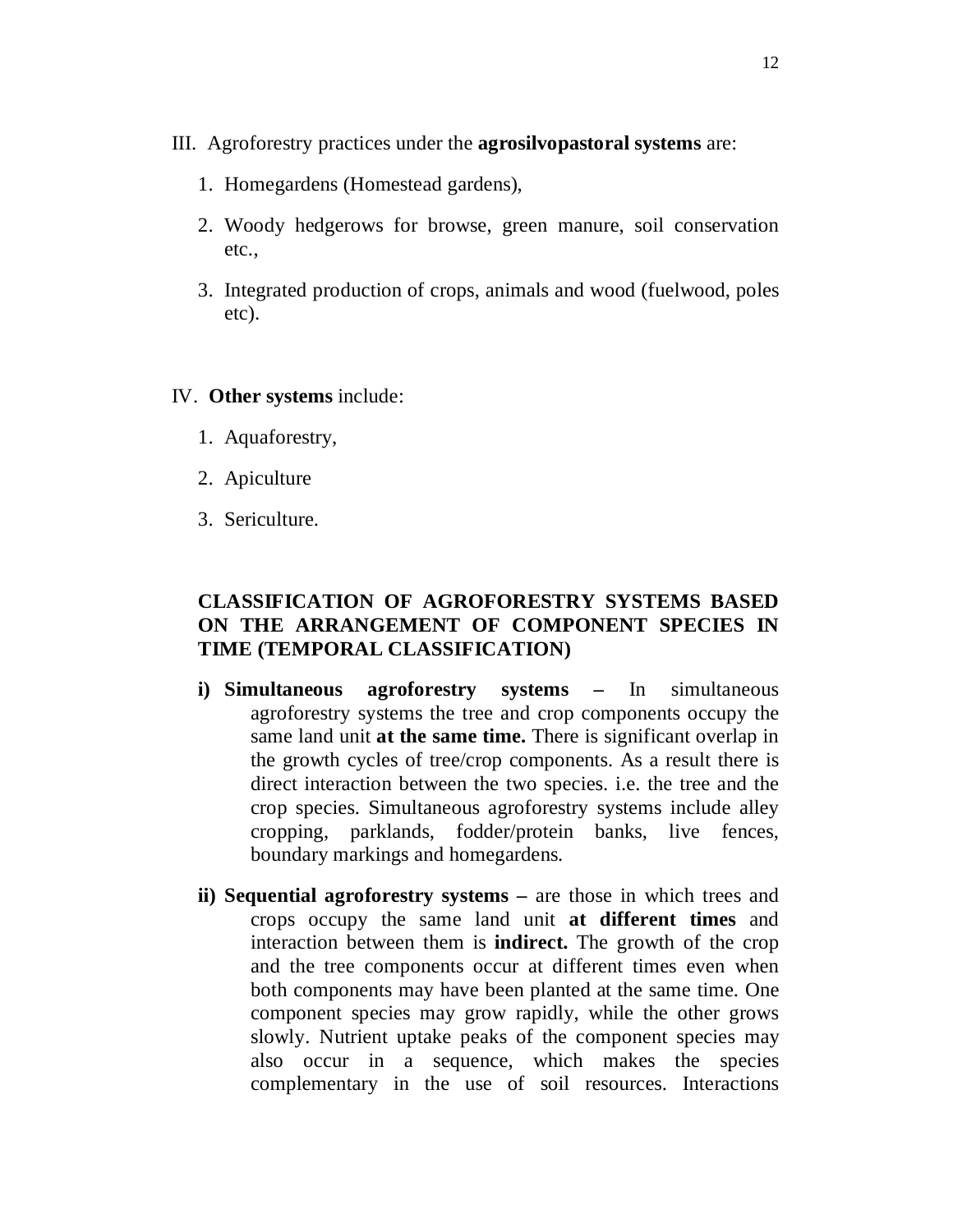between tree and crop components are reduced with time in sequential agroforestry systems. Examples of sequential agroforestry systems are improved fallows and rotational woodlots.

In simultaneous agroforestry systems, management should aim at limiting interspecific competition while in sequential systems, the farmer utilizes the residual effects of the trees. Thus, in shifting cultivation the farmers pile the cut trees into smaller area, burn them and then plant a new crop, which depends on the accumulated ash. In improved fallows, nitrogen fixing trees are deliberately planted to improve soil physical conditions and soil fertility in general, which benefits subsequent crops grown after harvesting the trees.

Simultaneous and sequential agroforestry systems can also take various forms as shown in the figure overleaf.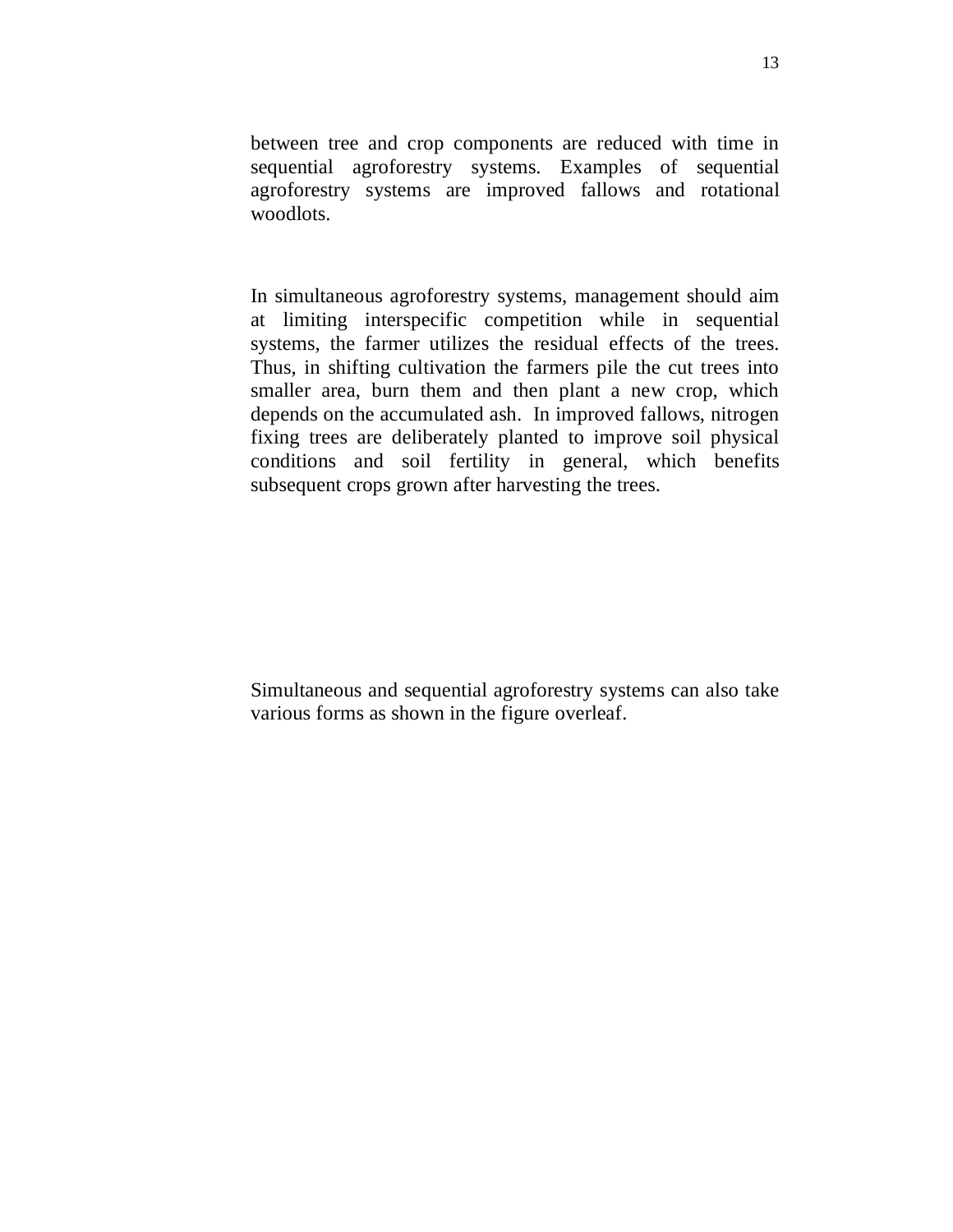## **SPATIAL ARRANGEMENT OF COMPONENTS IN AGROFORESTRY SYSTEMS**

## 1. **Trees along borders**

|                  | $0 \quad 0$ | $\overline{0}$              |  |  | $0 \t 0 \t 0 \t 0 \t 0 \t 0$ |  |            |                |
|------------------|-------------|-----------------------------|--|--|------------------------------|--|------------|----------------|
| $\overline{0}$   |             |                             |  |  |                              |  |            | $\overline{0}$ |
| $\overline{0}$   |             |                             |  |  |                              |  |            |                |
| $\boldsymbol{0}$ |             |                             |  |  |                              |  |            |                |
| $\boldsymbol{0}$ |             | $0 \t0 \t0 \t0 \t0 \t0 \t0$ |  |  |                              |  | $0\quad 0$ |                |

#### 2. **Alternate rows**

3. **Alternate Strips or Alley cropping**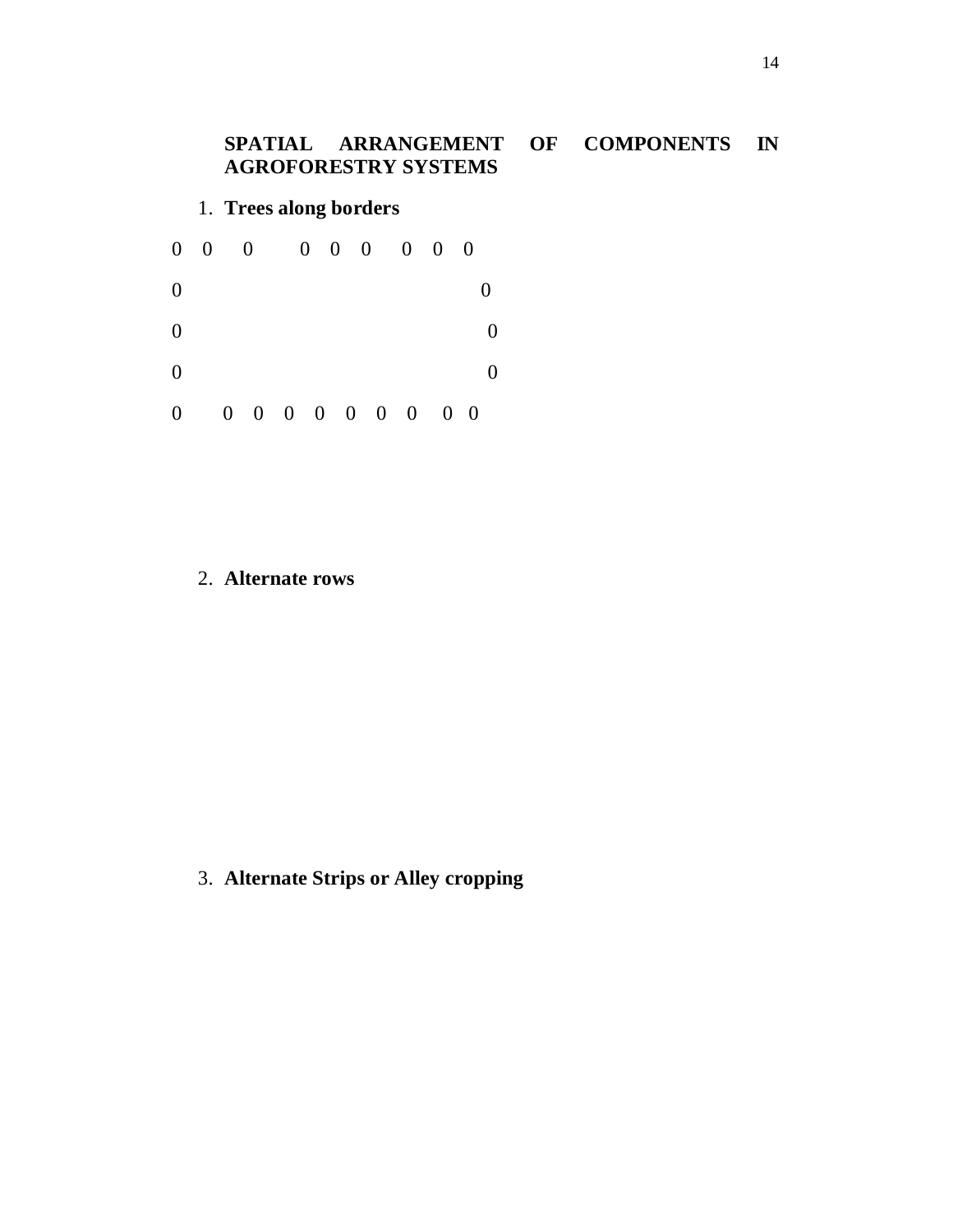4. **Random mixture**

## **FUNCTIONS OF AGROFORESTRY SYSTEMS**

Agroforestry systems perform a multitude of services for farmers, for farms and for the environment as a whole: These services include:

- 1. Provision of food security,
- 2. Conservation of soils,
- 3. Enhancement of soil fertility,
- 4. Improvement of microclimates,
- 5. Provision of living fences for crops and fruit trees,
- 6. Demarcation of boundaries,
- 7. Carbon sequestration,
- 8. Watershed stabilization,
- 9. Protection of biodiversity
- 10.Reclamation of degraded soils,
- 11.Weed control.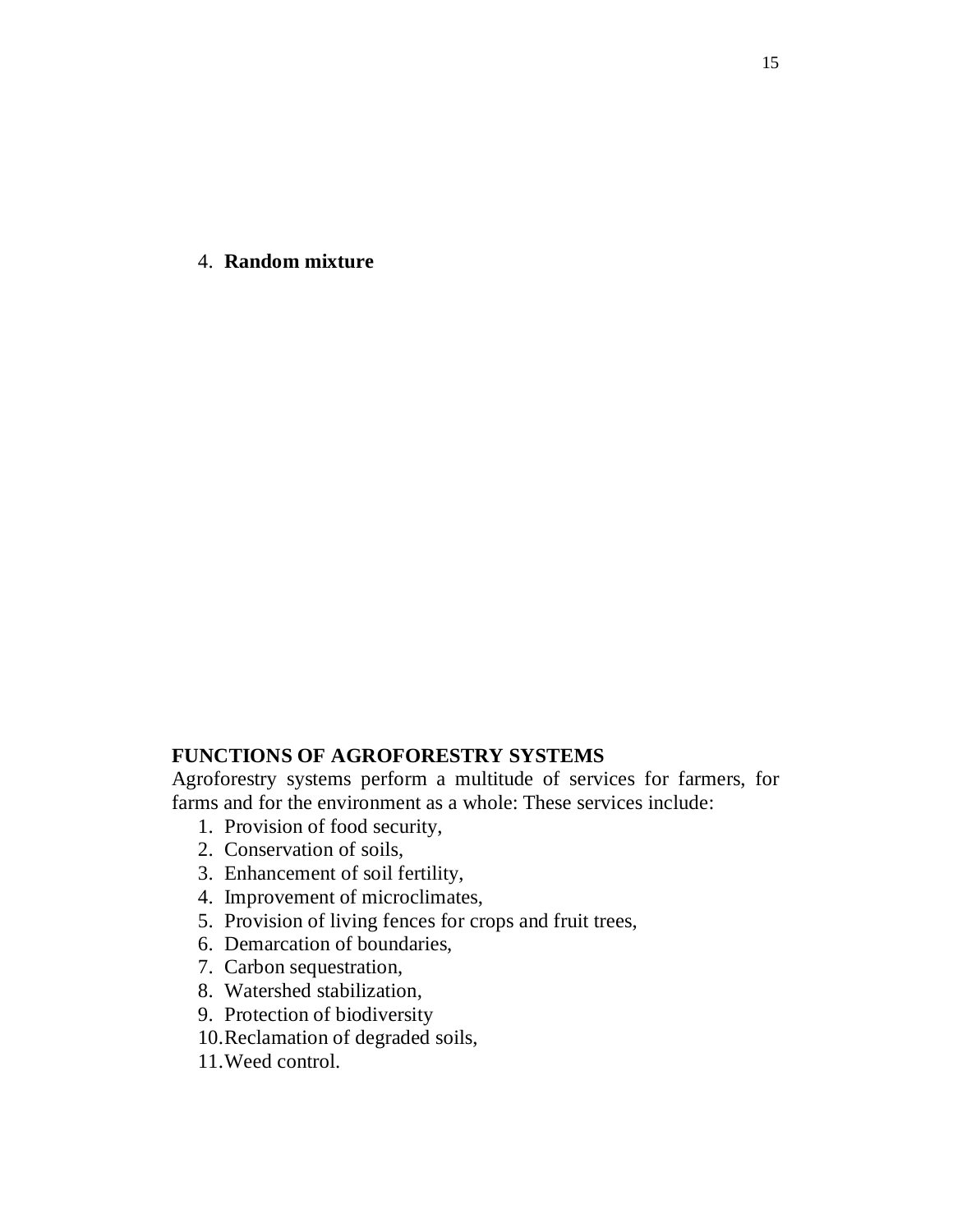## **DESCRIPTION OF DIFFERENT TYPES OF AGROFORESTRY PRACTICES UNDER THE VARIOUS AGROFORESTRY SYSTEMS**

#### **I. DESCRIPTION OF AGRISILVICULTURAL PRACTICES**

i) **Biomass transfer** – This is the application of leafy biomass from hedges to crop fields to improve soil fertility. Leguminous trees are most frequently used as biomass transfer; but there is increasing evidence that non-leguminous shrubs may also accumulate high concentrations of nutrients in their biomass. One of such promising shrubs for biomass transfer in humid and sub-humid areas is *Tithonia diversifolia,* a nonnitrogen fixer. It is commonly found along field borders and roadsides at middle elevations throughout East Africa and South east Asia and has exceptionally high nutrient concentrations( 3.5% N, 0.38% P and 4.0% K) in its leaf biomass. The P and K levels are higher than those of commonly used legumes in agroforestry. Fresh leaf biomass of *Tithonia diversifolia* decomposes rapidly and it is an effective source of N, P and K for maize. Application of tithonia biomass increased maize yield at a site that was both N and P deficient in Western Kenya.

ii)**Improved fallows –** Fallowing is defined as leaving land that is normally cultivated temporarily uncultivated. An improved fallow is defined as enrichment of a natural fallow with trees, shrubs or herbaceous legumes planted at high density to improve soil fertility.

Improved tree fallows have the potential to increase crop yields while also providing wood. They are able to restore soil fertility more rapidly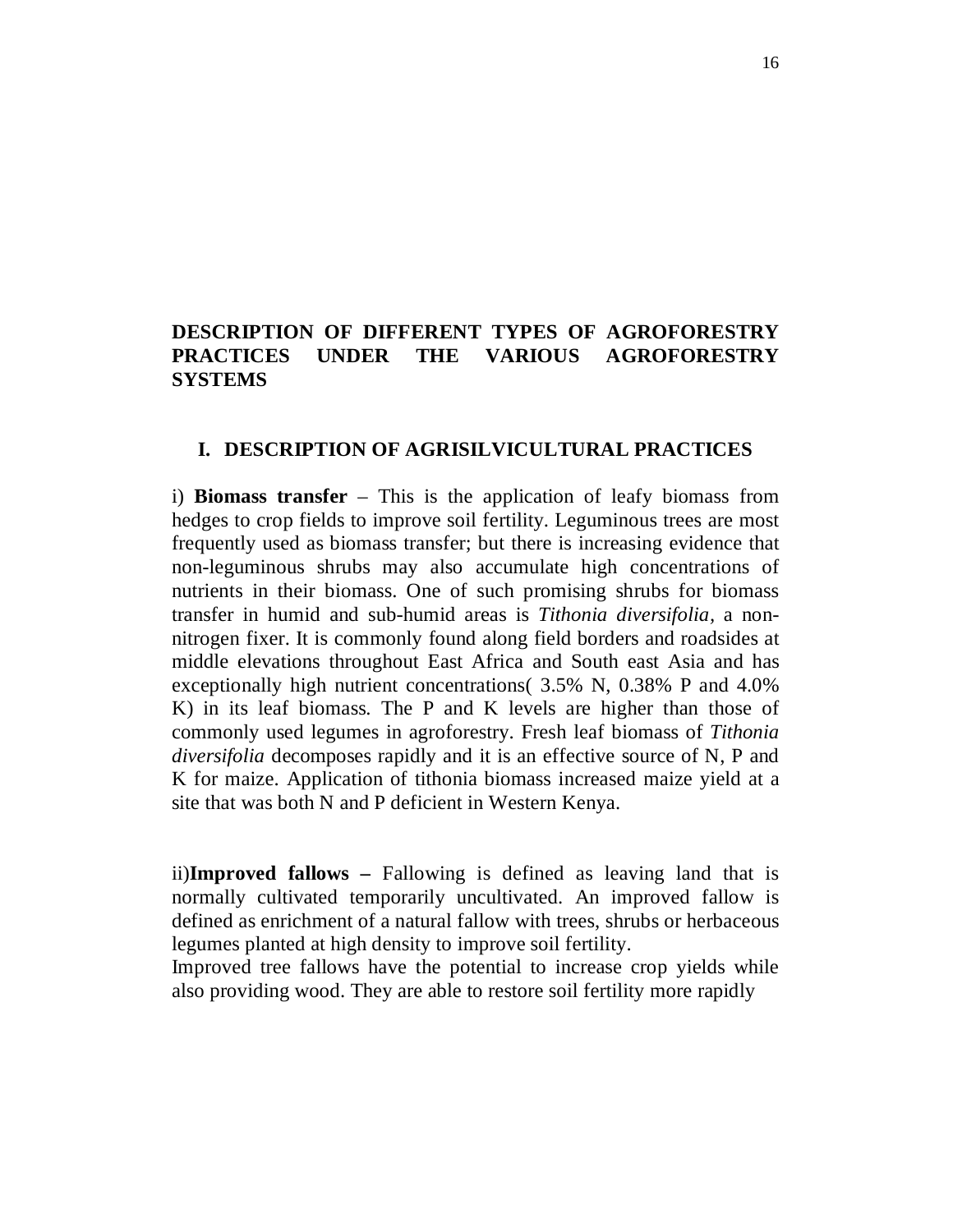than the traditional fallows and, hence, allow shortening of the required fallow period. Improved fallow is also known as enriched fallow. When established with only leguminous trees and/or shrubs, it could be called Leguminous fallow. That is, Leguminous fallows are natural fallows enriched with planted legumes to improve soil fertility.

#### **iii) The** *Taungya* **system**

The word *Taungya* is a Burmese word which literarily means Hill (*Taung*) cultivation (*ya*). Originally it was the local term in Burma for shifting cultivation.

The *Taungya* system essentially consists of growing annual agricultural crops along with forest tree species during the early years of establishment of the forest plantation. In order words, t*aungya* system is a forest plantation establishment system in which forest crops are raised in combination with temporary cultivation of field or agricultural crops.

The *taungya* system can be considered as another step in the process of transformation from shifting cultivation to agroforestry. Shifting cultivating is a sequential system of growing woody species and agricultural crops, whereas *taungya* consists of simultaneous combinations of the two components during the early stages of forest plantation establishment.

Although wood production is the ultimate objective in the *taungya* system, the immediate motivation for practicing it, as in shifting cultivation and other smallholder systems, is food production.

The tauingya system was first used in Burma in 1862; and it was introduced to Nigeria in 1928 in a silvicultural experiment at Sapoba (Edo State). It is now a widely adopted agroforestry practice in the rainforest and derived zones of Nigeria. The system which has been modified in various parts of the tropics is essentially an adaptation of the traditional shifting cultivation whereby the farmers are able to raised food crops for at least one year in a forest land, usually a part of a forest reserve. The successive areas are then converted into plantations as the farmers shift their farming activities progressively to new reforestation areas.

At least THREE forms of *taungya* system have existed in Nigeria: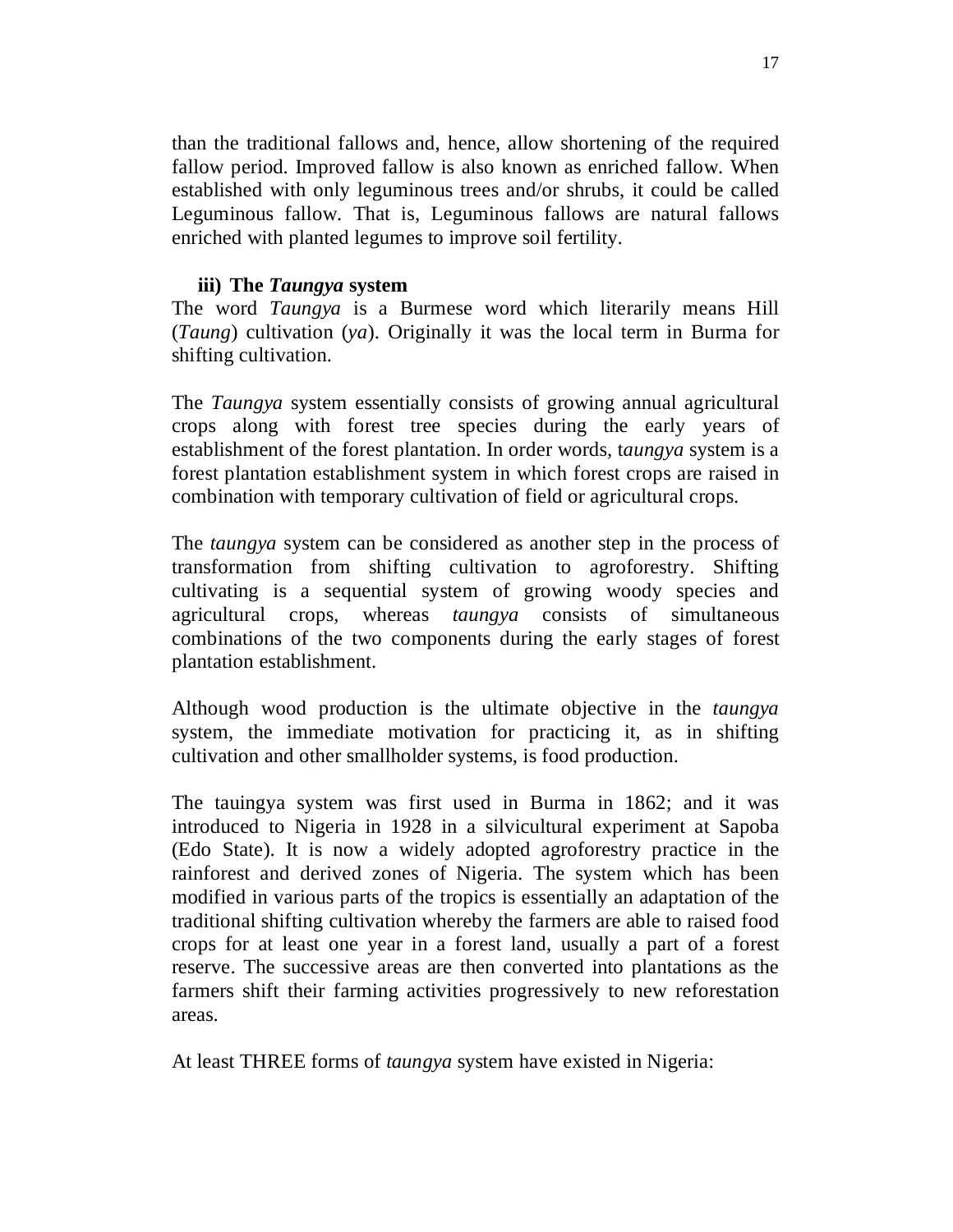- 1. The '**traditional** *taungya*' which called 'own your crop'type. In this type, each farmer is allocated one or more plots and a plot area is about 0.5ha. Under this system, the farmers are responsible for site preparation for the tree planting, and in return for their labour, they are allowed to grow some food crops. E. g. maize, yams, cassava, etc; till the forest trees such as *Gmelina arborea, Tectona grandis, Terminalia* species interplanted by the Forestry Department close their canopy. Planting of the food crops can continue up to 3 years depending, among other things, on the species raised. This type of *taungya* is the most commonly practiced in the former Western Region (principally at Ogun, Ondo, Ekiti, Oyo, Osun, Edo and Delta States).
- 2. The second type of taungya known as **Departmental** *taungya* which is also called 'farming for pay", has been extensively practiced in the high forest areas of Cross River and Akwa Ibom states. Under this system, farming is practiced by the Forestry Department. The major difference between the two systems is that under the traditional *taungya*, the local farmers own only the food crops, whereas under the Departmental taungya, both tree and food crops belong to the government or the Forestry Department.

The third type, a 'hybrid' version of the two systems which had been tried in the old Bendel state (Edo and delta) implies that the local farmers under the traditional *taungya* assist the Forestry department in planting the tree crops.

#### **iv) Alley Cropping (Hedgerow intercropping)**

Alley cropping, also known as hedgerow intercropping,

Is a simultaneous agroforestry system where arable (food) crops are grown between hedgerows of planted shrubs and trees, preferably leguminous species, which are pruned periodically during the crop's growth to provide green manure (which, when returned to the soil, enhances its nutrient status and physical properties) and to prevent shading of the growing crop(s).

The hedgerows are allowed to grow freely to shade the inter-rows when there are no crops. Alley cropping retains the basic restorative attributes of the bush fallow through nutrient recycling, fertility regeneration and weed suppression and combines these with arable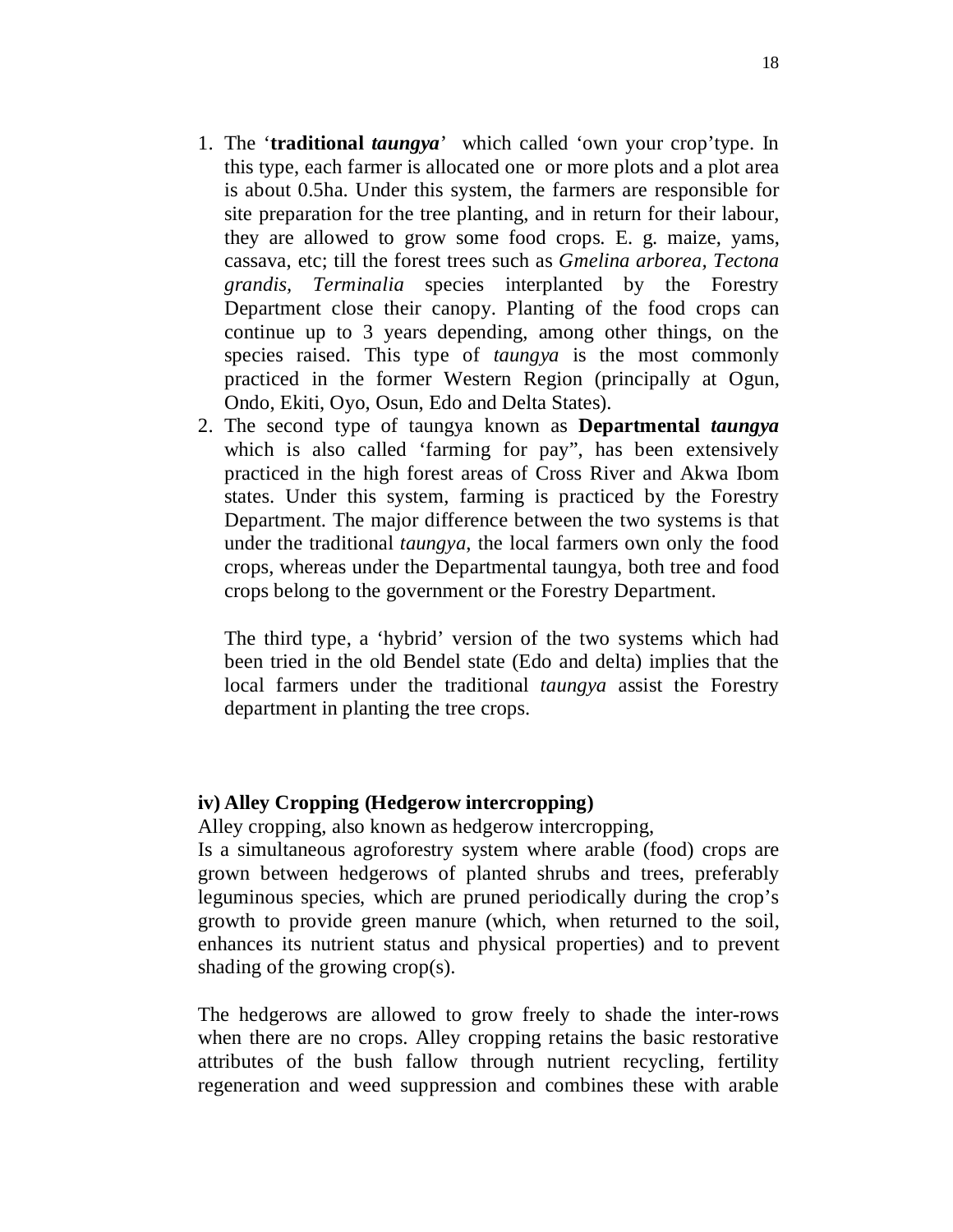cropping so that all processes occur concurrently on the same land, allowing the farmer to crop the land for an extended period.

Trees used in alley cropping must have deep roots; so that they do not compete with food crops for water and nutrients. (2) They should be fast growing (3) they should be able to re-sprout easily after pruning\*, coppicing\*\* or pollarding\*\*\* (4) They should ideally be multipurpose, i. e capable of producing poles, wood, food, fodder, medicinal and other products. (5) They should preferably be leguminous; able to fix their own nitrogen, so they provide proteinrich leaves for livestock and nitrogen-rich organic matter for the soil.

\*Pruning-The process of cutting back growth of plants, including roots, but more particularly, side branches of trees, or the sides and tops of hedges.

\*\* Coppicing - cutting broadleaved trees close to the ground level to produce sprouts or regrowth. Trees are also coppiced if they are damaged.

\*\*\*Pollarding – Cutting back in more or less systematic fashion the crown of a tree but leaving a main trunk to 1.5m or so, with the object of harvesting small wood and browse, of producing regrowth beyond the reach of animals or of reducing the shade cast by the crown.

Trees and shrubs in the alley cropping system have the following benefits:

- 1. Provision of green manure or mulch for companion food crops. In this way plant nutrients are recycled from deeper soil layers,
- 2. Provision of prunings, applied as mulch, and shade during the fallow to suppress weeds,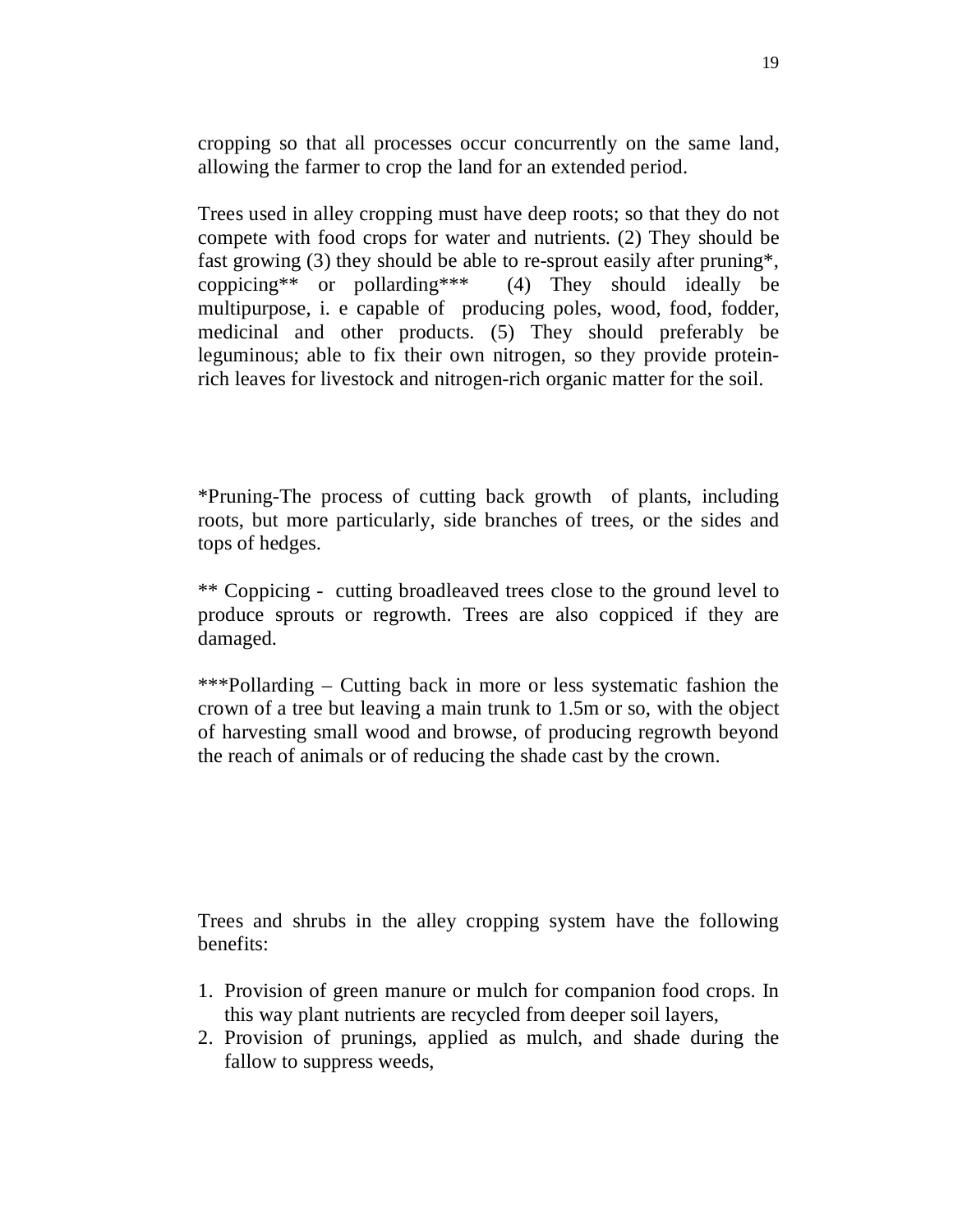- 3. Provision of favourable conditions for soil macro- and microorganisms,
- 4. When planted along the contours of sloping lands, provide a barrier to control soil erosion,
- 5. Provision of pruning for browse (to feed livestock), staking materials and firewood, and
- 6. Provision of biologically fixed nitrogen to the companion crop(s).

The major advantage of alley cropping over traditional shifting cultivation and bush fallow systems is that the cropping and fallow phases can take place concurrently on the same land, thus allowing the farmer to crop for an extended period without returning the land to bush fallow.

Other beneficial effects that have been claimed for alley cropping include:

- 1. Improved crop performance due to the addition of nutrients and organic matter to the soil/plant system,
- 2. A reduction of the use of chemical fertilizers,
- 3. An improvement in the physical nature of the soil environment. The addition of mulch can lower soil temperatures, reduce evaporation, and improve soil fauna activity and soil structure resulting in better infiltration, reduced run-off and improved water use efficiency.
- 4. On sloping land, the tree rows act as a physical barrier to soil and water movement, resulting in significant reductions in erosion losses.
- 5. The provision of additional products such as forage, firewood or stakes when a multipurpose tree legume is used as the hedgerow,
- 6. An improvement in weed control. During the fallow period shading of the interspaces may reduce weed growth, while in the cropping phase, the mulch may inhibit germination and establishment of weeds.

By integrating small ruminant production with alley cropping, the International Livestock Centre for Africa (ILCA)\* project in Ibadan,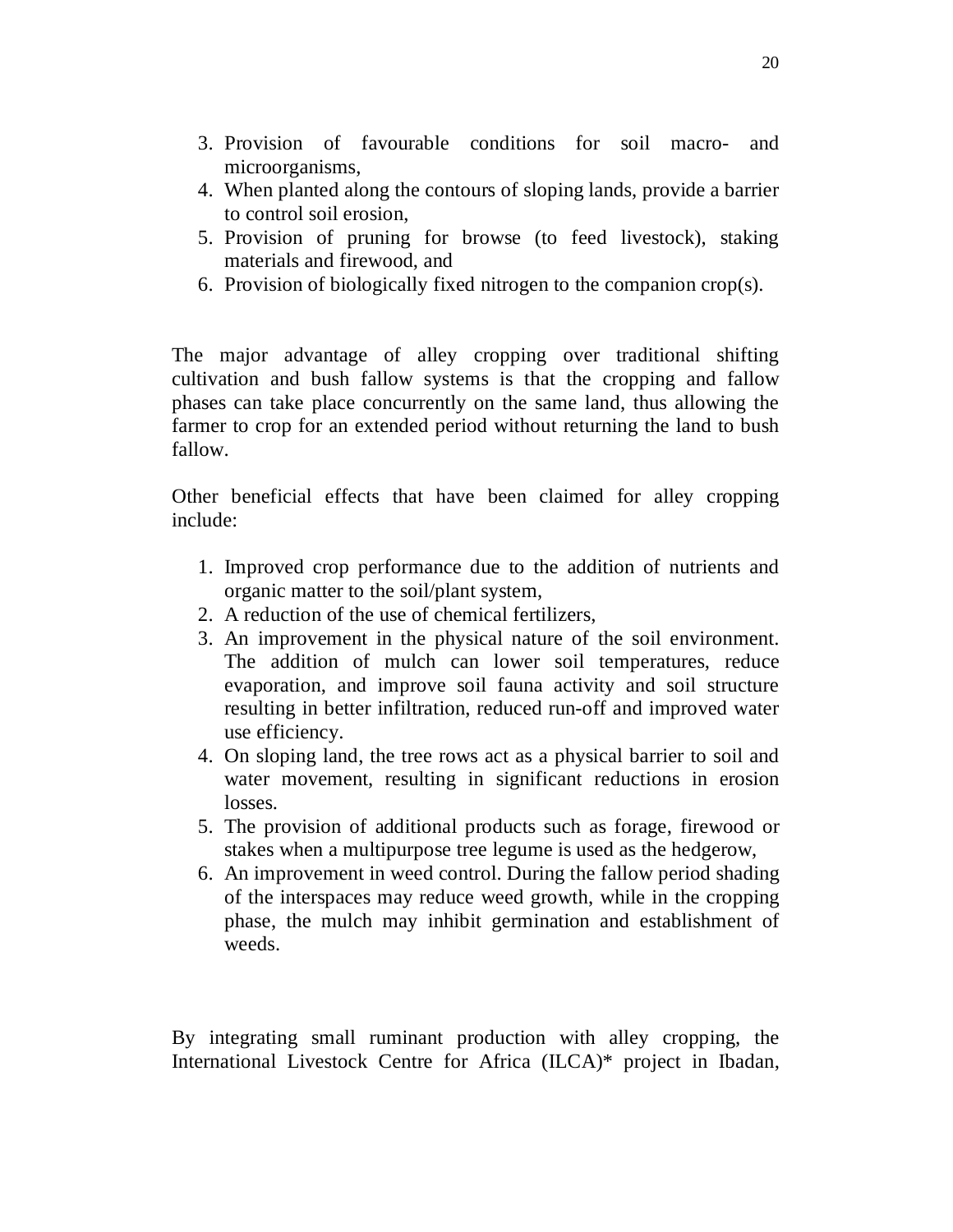Nigeria developed the ALLEY FARMING concept in which prunings from the hedgerows provide high-quality supplementary fodder.

So, ALLEY FARMING can be defined as the planting of arable crops between hedgerows of woody species that can be used for producing mulch and green manure to improve soil fertility and to produce highquality fodder.

• ILCA is now known as ILRI i. e. International Livestock Research Institute (ILRI). Its headquarters is in Addis Abba, Ethopia.

## V) **Multispecies tree garden**

This system consists of a mixture of tree plantations of conventional forest species and other commercial perennial tree crops, especially tree species, lending a managed mixed forest appearance. As opposed to homegardens which surround individual houses, these tree gardens are usually away from houses, and are typically found on communally-owned lands surrounding villages with dense clusters of houses, as in Indonesia (Java and Sumatra).

The multispecies, multilayer dense plant associations are with no organized planting arrangements. The major group of components are different woody components of varying forms and growth habits. Herbaceous plants are usually absent; but the shade-tolerant ones are sometimes present. This agroforestry practice is adaptable to areas with fertile soils, with good availability of labour, and high human population pressure.

## VI) **Scattered trees on cropland or farmland (Parkland agroforestry)**

Trees scattered haphazardly or according to some systematic patterns on bunds, terraces or plot/field boundaries, crop lands, pastures and rangelands. Some of the trees grow naturally from seed dispersed by birds and other wildlife. Such trees are retained by farmers during land preparation for agriculture, and are often randomly dispersed on the land. In the Sahel region of West Africa, scattered trees on cultivated or recently fallowed land form a characteristic land-use system commonly referred to as 'Parklands'.

The most important and dominant tree species in the parklands of the Sahel region include *Faidherbia albida* (syn. *Acacia albida*), Shea butter tree (*Vitellaria paradoxa*), *Parkia biglobosa, Adansonia digitata* (the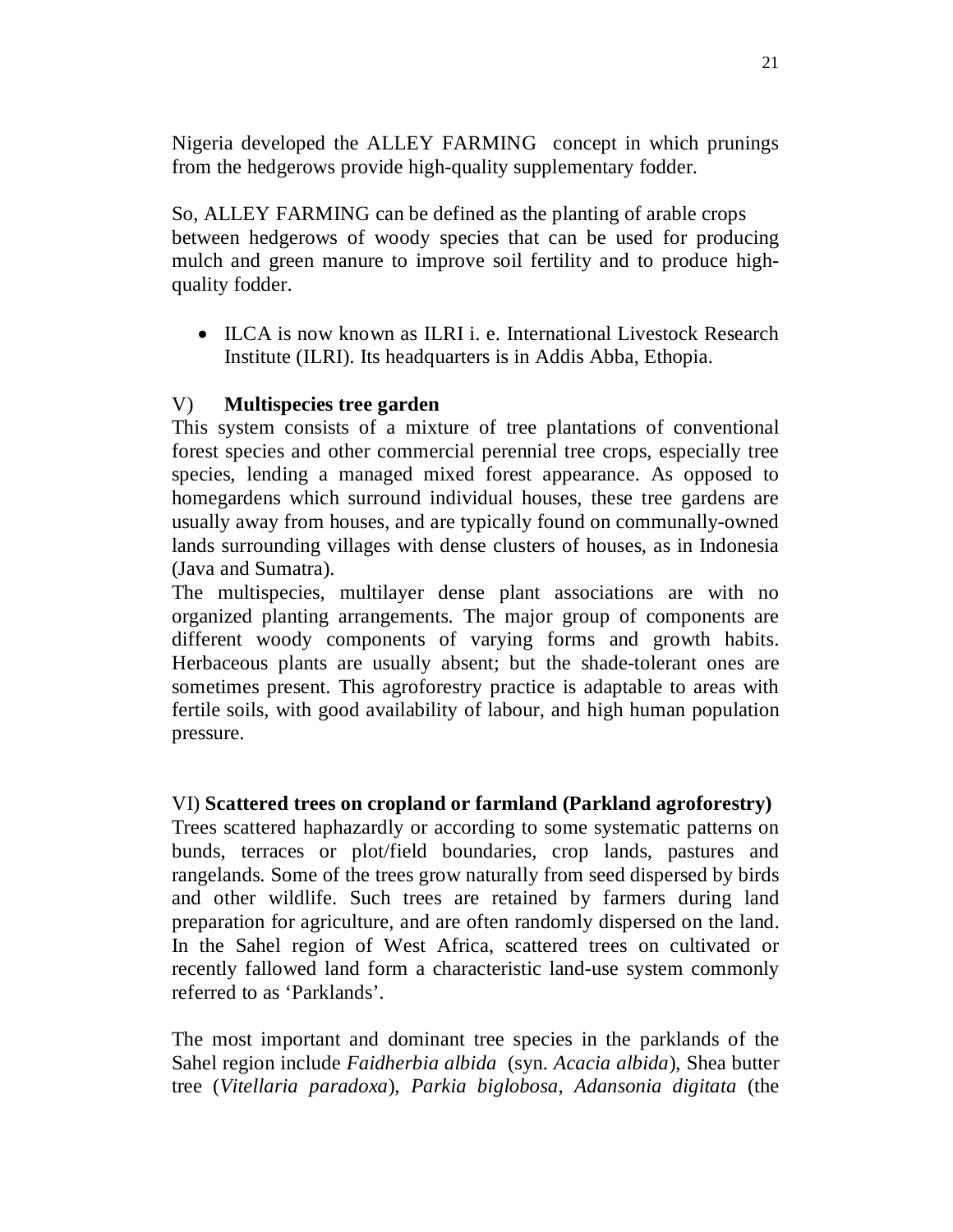baobab tree), and *Tamarindus indica*. *Acacia tortilis* and *Prosopis* species are also often scattered on the farmlands. Through horticultural techniques, improved accessions of some of these species have been produced. These accessions mature faster and produce higher-quality products than the existing natural populations in the parklands.

Trees scattered on cropland offer a variety of benefits and these, together with the limitations of this agroforestry practice are listed below:

**Benefits** of scattered trees on farmland include:

- 1. Farmers consider such trees not to be competitive against food crops. *Faidherbia albida* is an example of such trees.
- 2. Trees, such as *Faidherbia albida*, provide shade for livestock during intense heat of the long dry season.
- 3. The trees diversify farmers' products and increase crop production, and the duration of cropping the land without fertilizer use.
- 4. Control of wind erosion when tree canopies in parklands intercept wind-blown soil.
- 5. Sale of non-timber products, such as charcoal, firewood, gum Arabica, wine, oil and fruits significantly increases income.

## **Limitations**

- 1. Scattered trees are often not at the optimum density that would confer maximum benefits to the environment and crop production.
- 2. Reliance on naturally regenerating trees makes it difficult to improve the system through use of better germplasm.
- 3. Trees found in parklands, such as *Faidherbia albida*, are slow growing and so, benefits take long to accrue.
- 4. The trees are often browsed by livestock that are allowed to graze crop residues during the dry seasons.

*Faidherbia albida*, which is a prominent tree species in the parklands in the Sahel region of West Africa, exhibits reverse phenology.

**Phenology** is the partitioning in time of the events of a plant's life-cycle: seasonal changes in leaf bearing, leaf shedding, growth processes, flowering and seed production.

The reverse phenology exhibited by *Faidherbia albida* in the Sahel region of West Africa has made the species indispensable in the welfare of rural people in the Sahel. The species develops fresh green leaves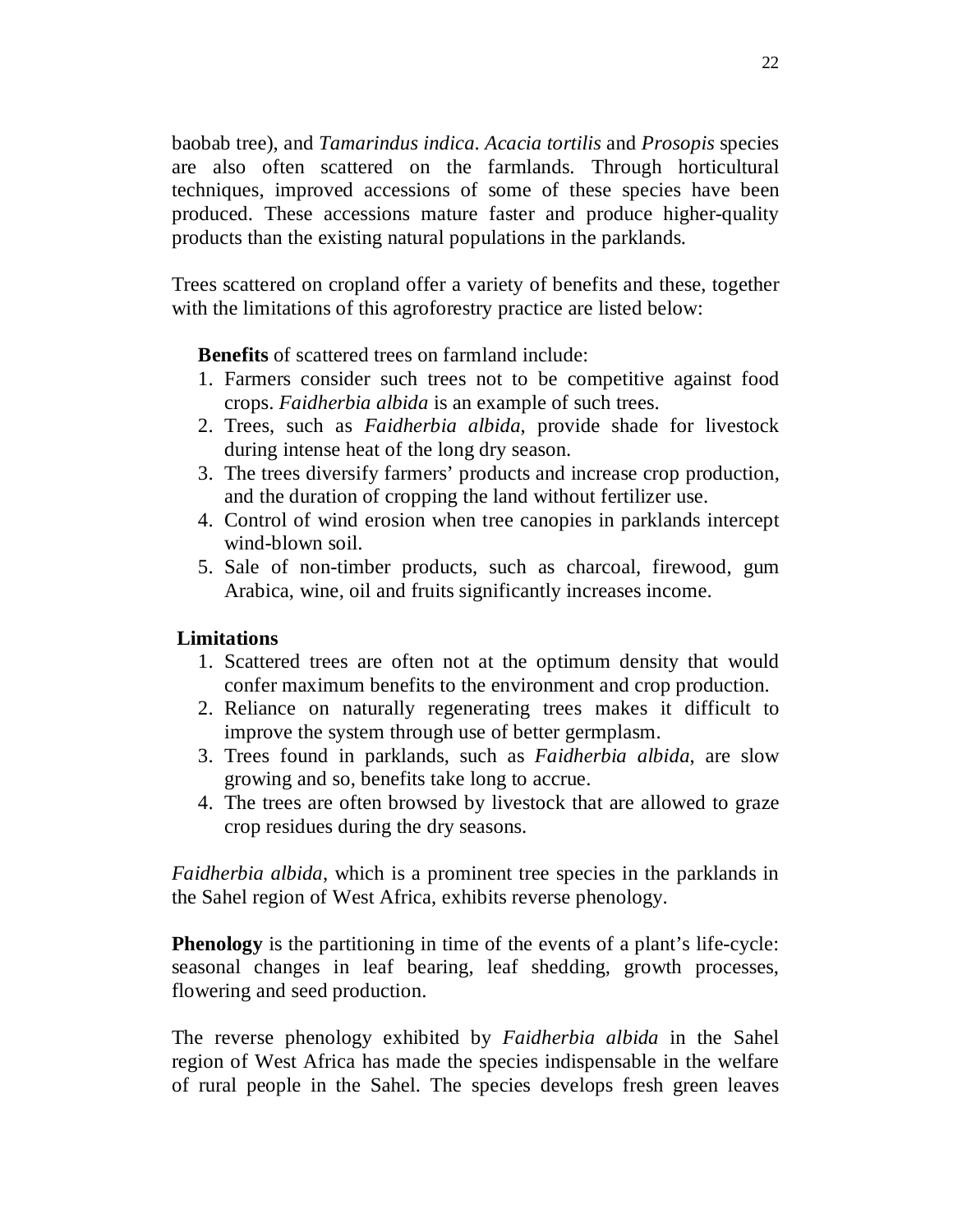during the dry season when other livestock feeds are very scarce in that region.

Therefore, the green leaves produced by the species during the dry season is the major source of protein-rich fodder for the livestock of the Sahelian people during that season. When *F. albida* sheds its leaves during the rainy season; evapotranspiration and competition for water and light with the understorey agricultural crops will be reduced; at a time when the crops need these resources most. The leaves will decompose and also improve the soil nutrient status for the growing crops. This will subsequently contribute to an increase in the crop yield.

## VII) **Plantation and other crops (Tree intercropping with plantation crops)**

Tea, coffee, cashew, oil palm, rubber, cocoa and coconuts are major sources of foreign exchange in the tropics. On large estates, these tree crops are grown in monoculture but on small-holdings, they often grown as intercrops. The reasons why intercropping in these perennial tree crops is possible or even desirable include:

- 1. There are large spaces between tree crops during the early stages of growth. In the case of  $\csc \alpha + \text{oil}$  palm combination, the wide oil palm spacing of at least  $9 - 10.5$ m reduces the amount of shade on cocoa.
- 2. The intercrops reduce soil erosion between widely spaced tree crops, especially during the early tree growth stages.
- 3. Roots of some tree intercrop combinations complement each other.
- 4. Shade tolerance of understorey crops such as cassava, favours growth under some plantation crops.
- 5. Complementary use of light .e.g. during the first  $6 8$  years and after about 25 – 28 years, coconuts allow a considerable amount of light to reach the intercrops. On the other hand, while oil palm has a high light requirement that is available in the upperstorey, cocoa in the understorey requires considerable shade, except at flowering stage.
- 6. Perennial tree crops intercropping during early growth period is economically viable while waiting for harvest of long maturity tree crops.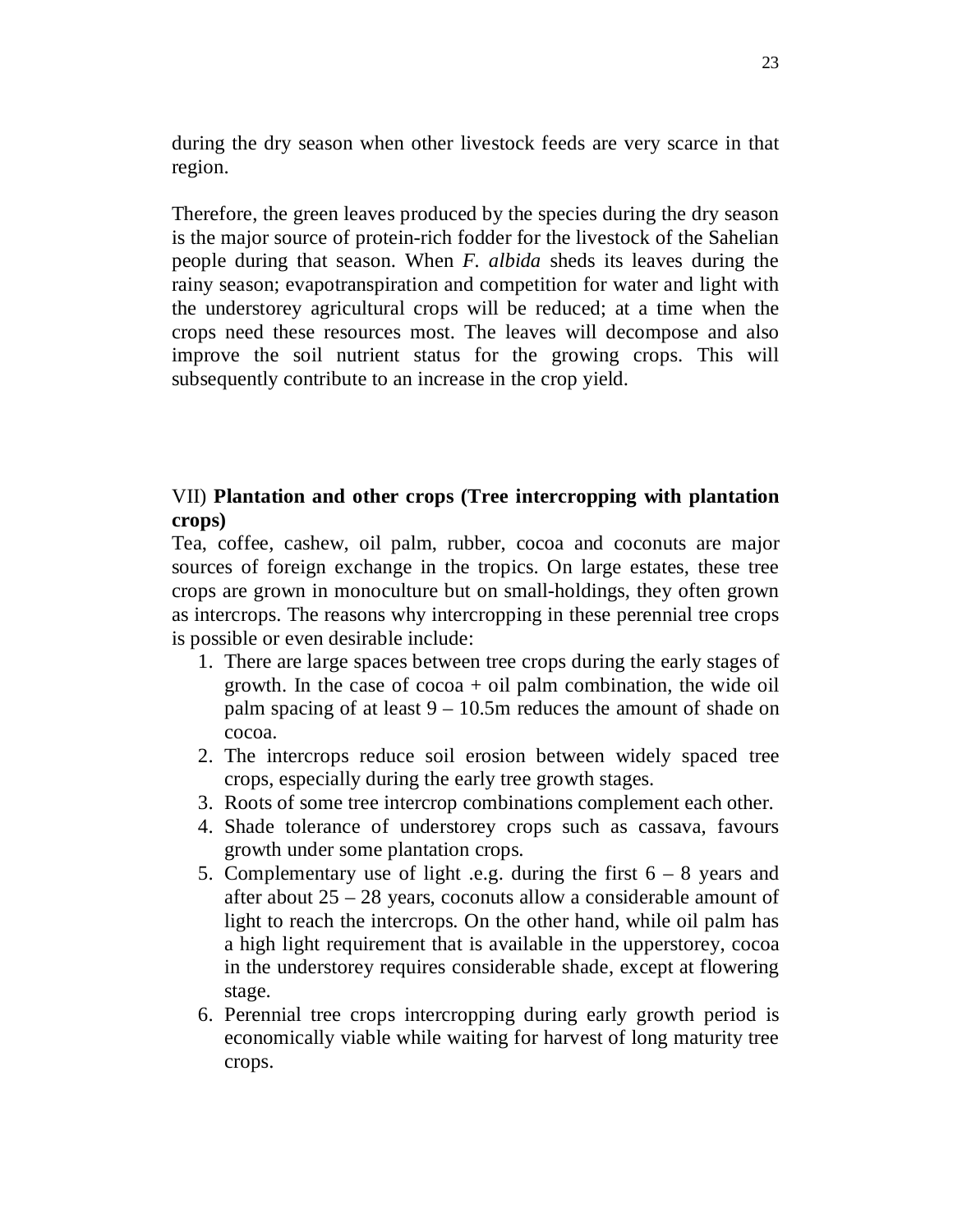- 7. Some intercrops are compatible because of differing labour calendars.
- 8. Some tree crops require an intercrop to serve as a nurse crop during the early growth period. For instance, newly transplanted coffee seedlings benefit from the shade cast by taller intercrops, such as maize.

#### VIII) **Mixture of plantation crops**

Perennial crops such as cocoa, kola, orange and avocado (*Persea americana*) are planted together on the same piece of land.

#### IX) **Shade trees for commercial plantation crops**

Farmers often leave or plant trees to provide shade for plantation crops such as coffee and tea. Young cocoa plants also need shade in the nursery and for the first 2-3 years in the field. The shade moderates the microenvironment so that excessive moisture stress is avoided and also reduces wind damage.

The use of shade trees in coffee plantations is common in the tropics and legume trees are mostly used for this purpose. A major function of such trees is contribution of nutrients to low fertility soils wherever inorganic fertilizers are not used. Example of such shade trees are:

- *1. Erythrina poeppigiana*
- *2. Cordia alliodora*
- *3. Gliricidia sepium*
- *4. Leucaena leucocephala*
- *5. Albizia chinensis (syn. A. stipulate)*
- *6. Grevillea robusta*
- *7. Ficus natalensis* (a common shade tree species for coffee and bananas in Central Uganda)

## X) **Trees for fuelwood production**

It has been estimated that in the early to mid 1970s not less than 1.5 billion people in developing countries derived at least 90% of their energy requirements from wood and charcoal, and another billion people meet at least 50% of their energy needs this way. As a result of consistent harvesting of natural forests and woodlands for fuelwood and poles; these essential resources are seriously threathened, and the developing world is facing a critical firewood shortage as serious as the petroleum crisis.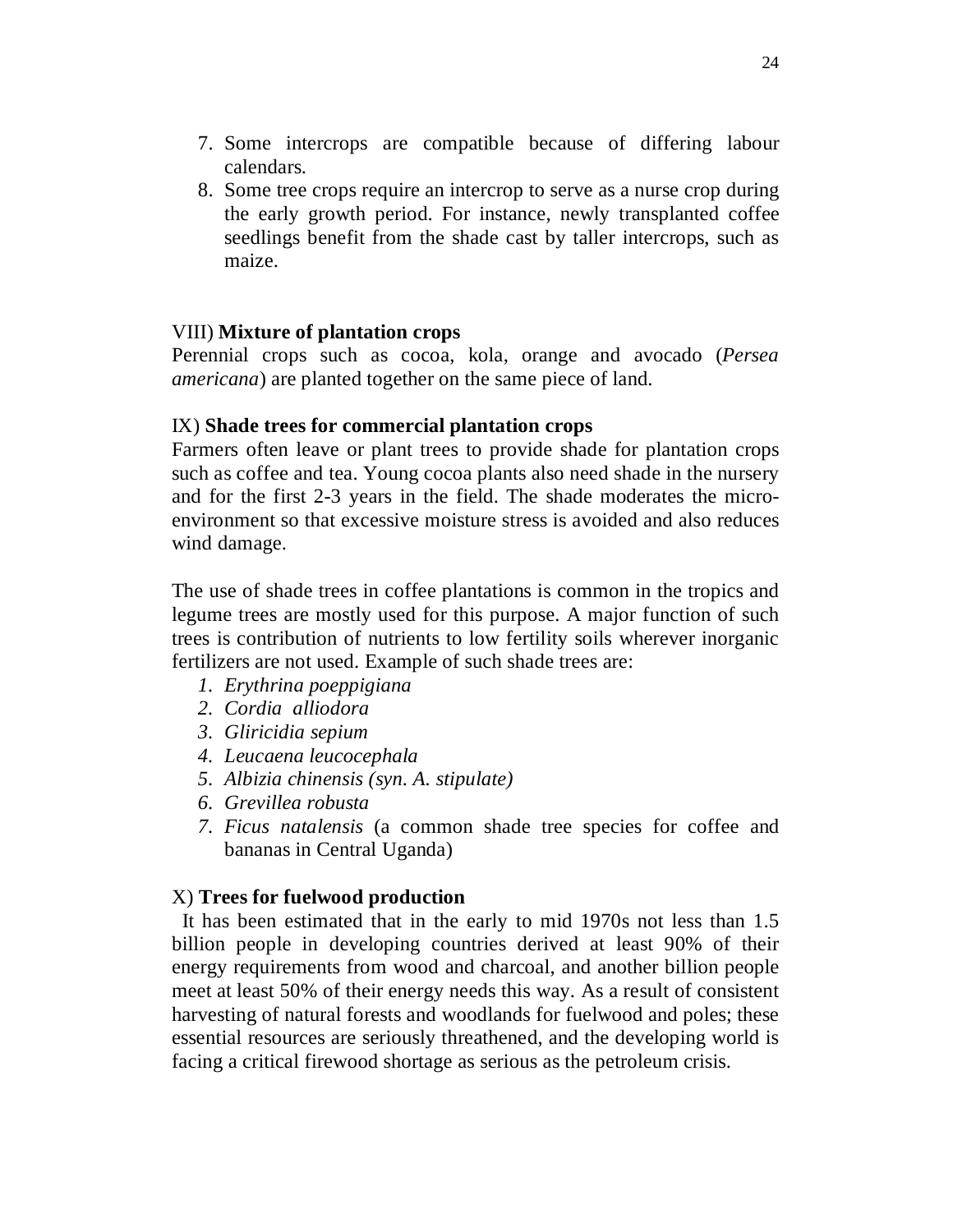Today there are alternative sources of fuel such as kerosene, gas and electricity. However, these require cash inputs and are not available to everyone. Every year about 3000 million cubic metres of wood are harvested and used all over the world. Of this amount, slightly more than half is burned as fuel for heating and cooking, most of it directly but some in form of charcoal.

In the last 20 years or more, fuelwood supplies have come under increased pressure in many parts of the world. Several measures have been recommended to address this problem, the most significant being the promotion of tree planting for fuelwood production. Rural people are been encouraged to integrate tree production for fuelwood into existing farming practices. Such fuelwood species can be interplanted on/or around agricultural lands. In Ghana, tree species such as *Albizia* species and *Celtis* species are good sources of fuelwood and poles in the forest zone. While in the savanna areas, species such as *Pterocarpus erinaceous*, *Daniella oliveri* and *Isoberlina doka* constitute the bulk of the fuelwood and materials for poles. In northern Nigeria (especially Kano area), *Dalbergia sissoo* is a good fuelwood species.

## XI) **Windbreaks and Shelterbelts and/or affect carbon dioxide circulation.**

Wind is air mass in motion. There are all kinds of winds. Some are local whereas others build up over great distance(maybe thousands of kilometers); they are hot or cold depending on the circumstances; they carry varying amounts of water vapour; they blow at altitude or, on the contrary, near the ground. They could be gentle or strong.

From the farmer's point of view, gentle winds are advantageous in that they can contribute to pollination of crops and seed dispersal. Strong winds, on the other hand, are damaging and could be detrimental to agricultural crops, human life and properties. Below are some of the effects of strong winds on crops:

1. Wind may increase transpiration rate, and this may exacerbate soil moisture deficits.

2. It can spread pests and diseases because disease-causing spores and insects are dropped whenever wind speed is reduced.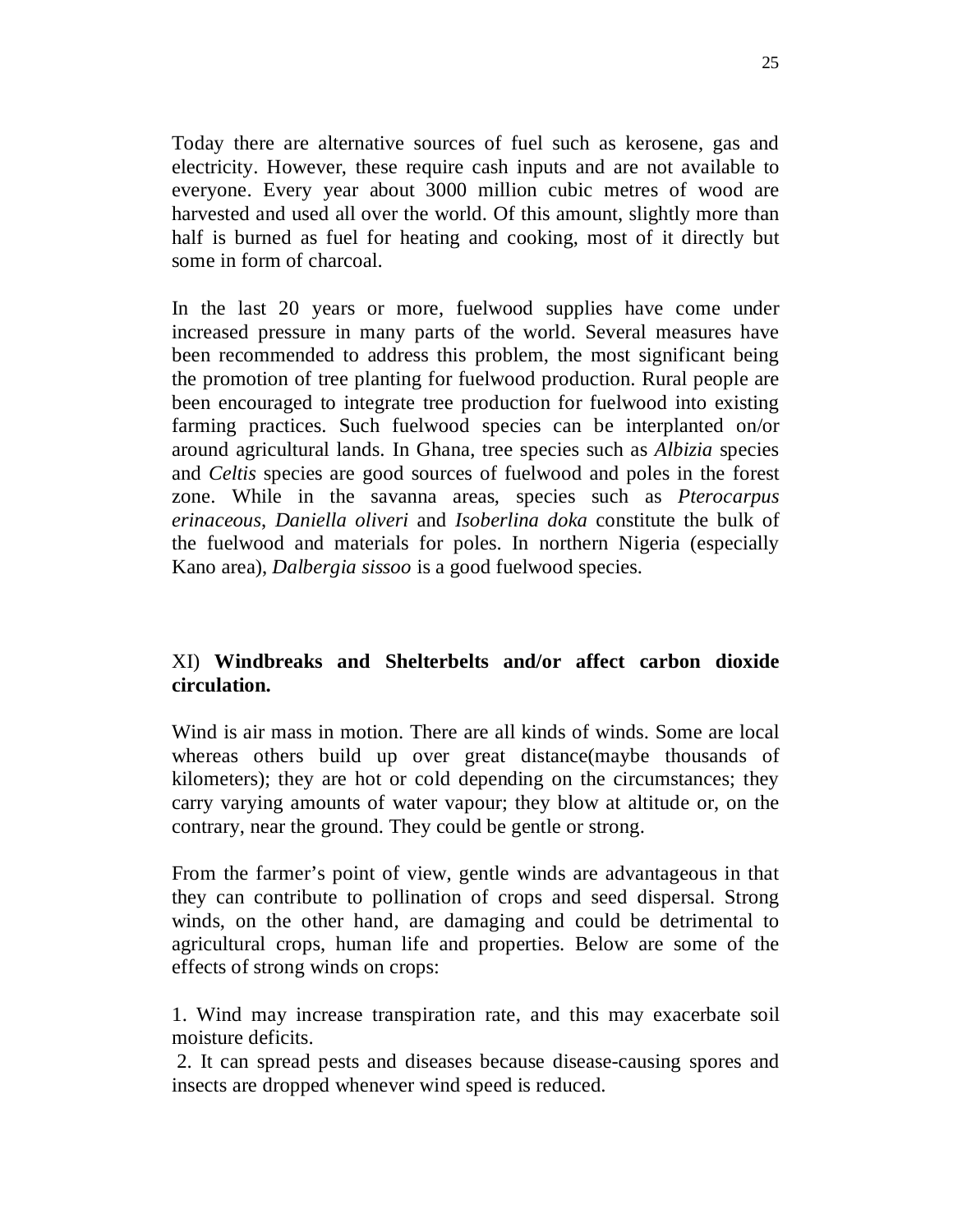3. It can deform plants, cause crop lodging and/or affect carbon dioxide circulation.

4. It can increase loss of top-soil through rill erosion, which may impair seedling growth especially in semi-arid areas.

5. It can cause drifts during herbicide and insecticide spray; hence, leading to wasteful application and ecotoxicity.

#### **Windbreaks**

Windbreaks are narrow strips of trees, shrubs and/or grasses planted to protect fields, homes, canals, and areas from wind and blowing sand. Where wind is a major cause of soil erosion and moisture loss, windbreaks can make a significant contribution to sustainable production.

#### **Shelterbelt**

A shelterbelt is a wide strip of vegetation that slows wind speeds, thereby reducing wind erosion, evaporation and damage to towns, villages and adjoining farmlands by the wind. It is sometimes referred to as windbreak, although the latter often implies a single strip of trees and other vegetation.

A shelterbelt presents a mechanical barrier to the impact of the wind, and separates two zones; the windward and the leeward zones. The windward zone refers to the side from which the wind blows, whilst the leeward zone relates to the side where the wind passes. As a rule of the thumb, a belt protects a distance up to its height on the windward side and up to 20 times its height on the leeward side.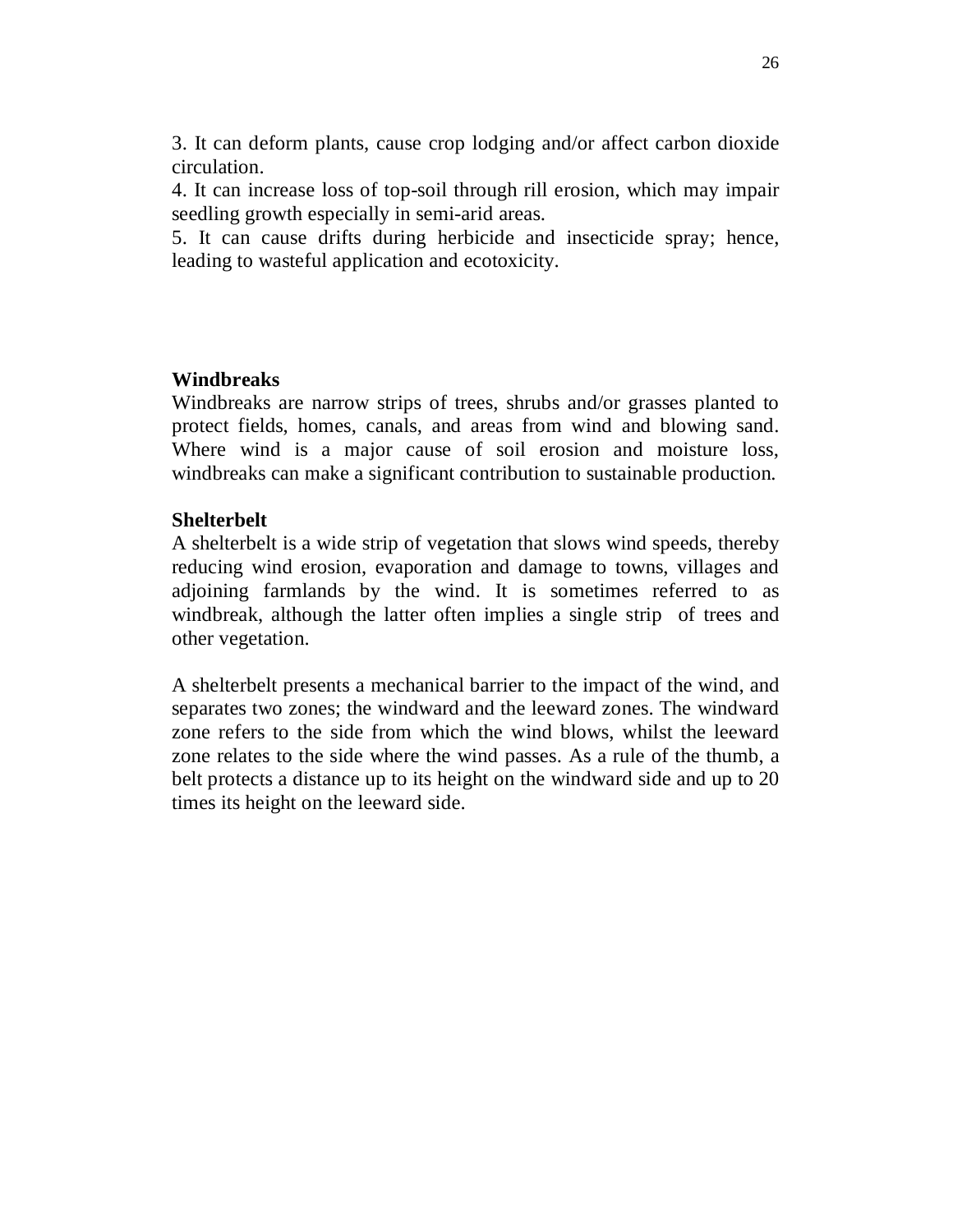Belt design

(Check Dr. Ekwebelam's booklet)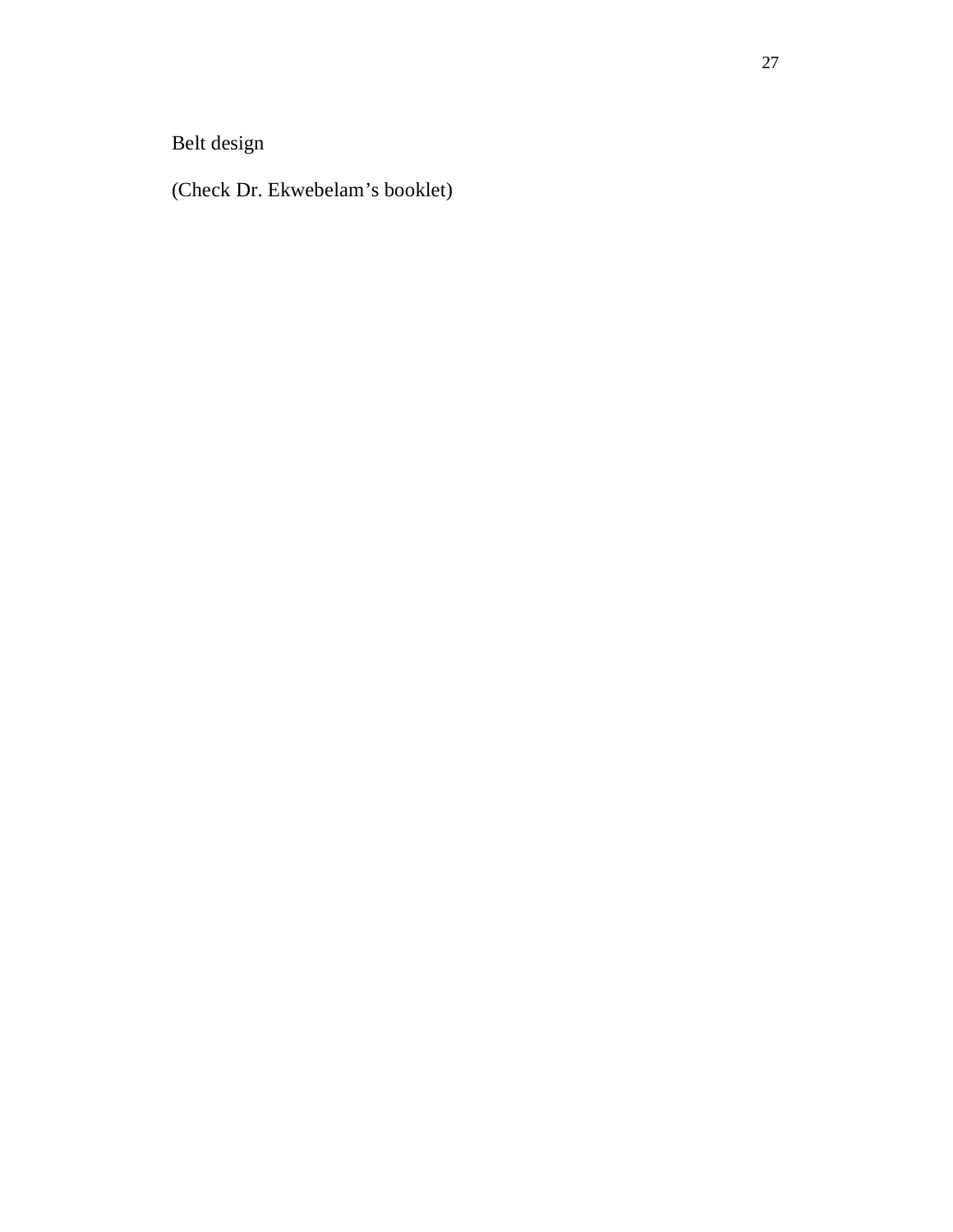#### **Orientation of shelterbelts**

As their main function is to protect agricultural lands against the hazards of wind and wind speed, shelterbelts are placed on the upwind side of the land to be protected. They are most effective when the shelterbelt is situated perpendicular (at right angles) to the prevailing wind direction.

If wind direction changes throughout the year, a chessboard pattern is the best possible way to plant shelterbelts.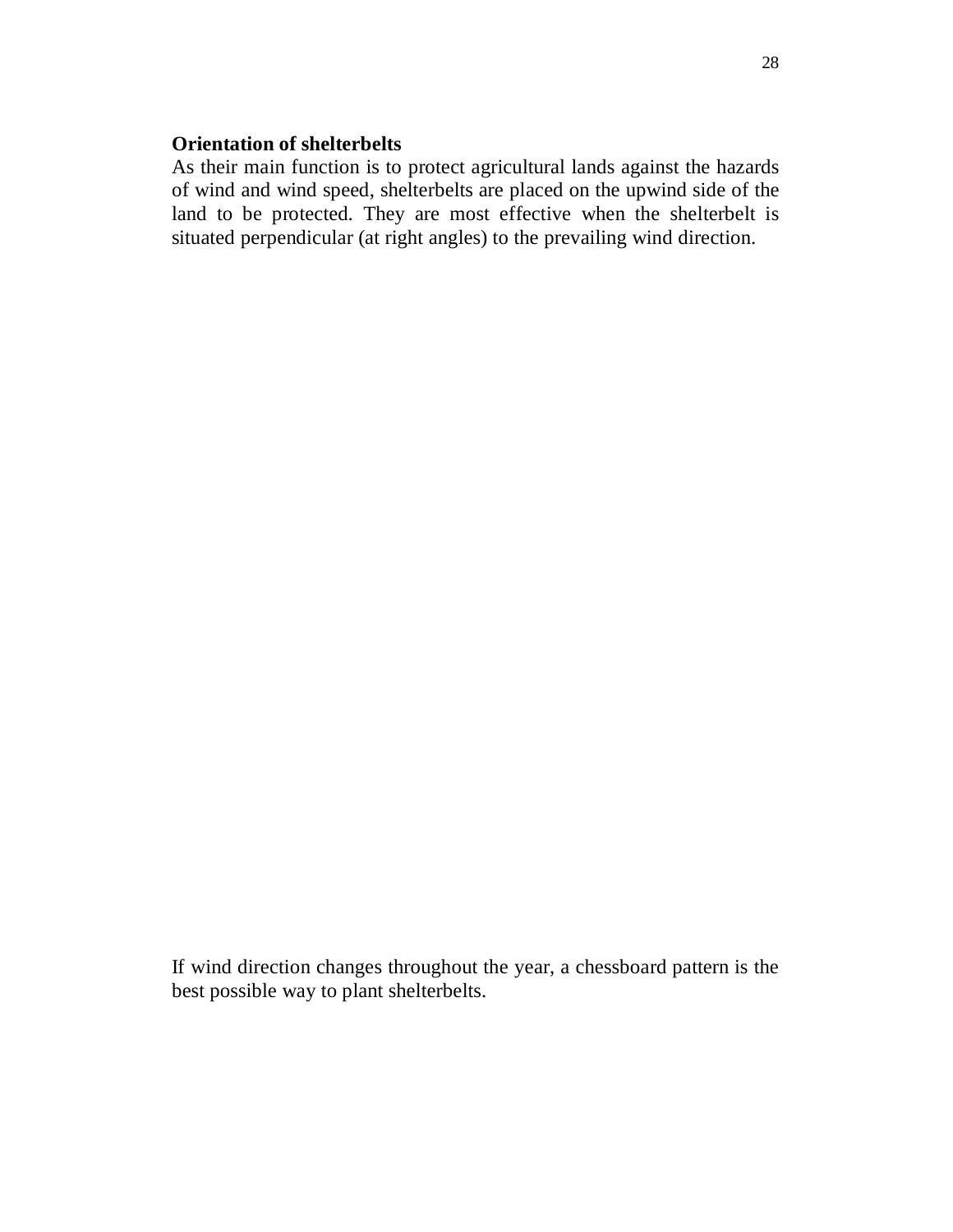(Check Ekwebelam's booklet for Wind direction and Orientation of belt)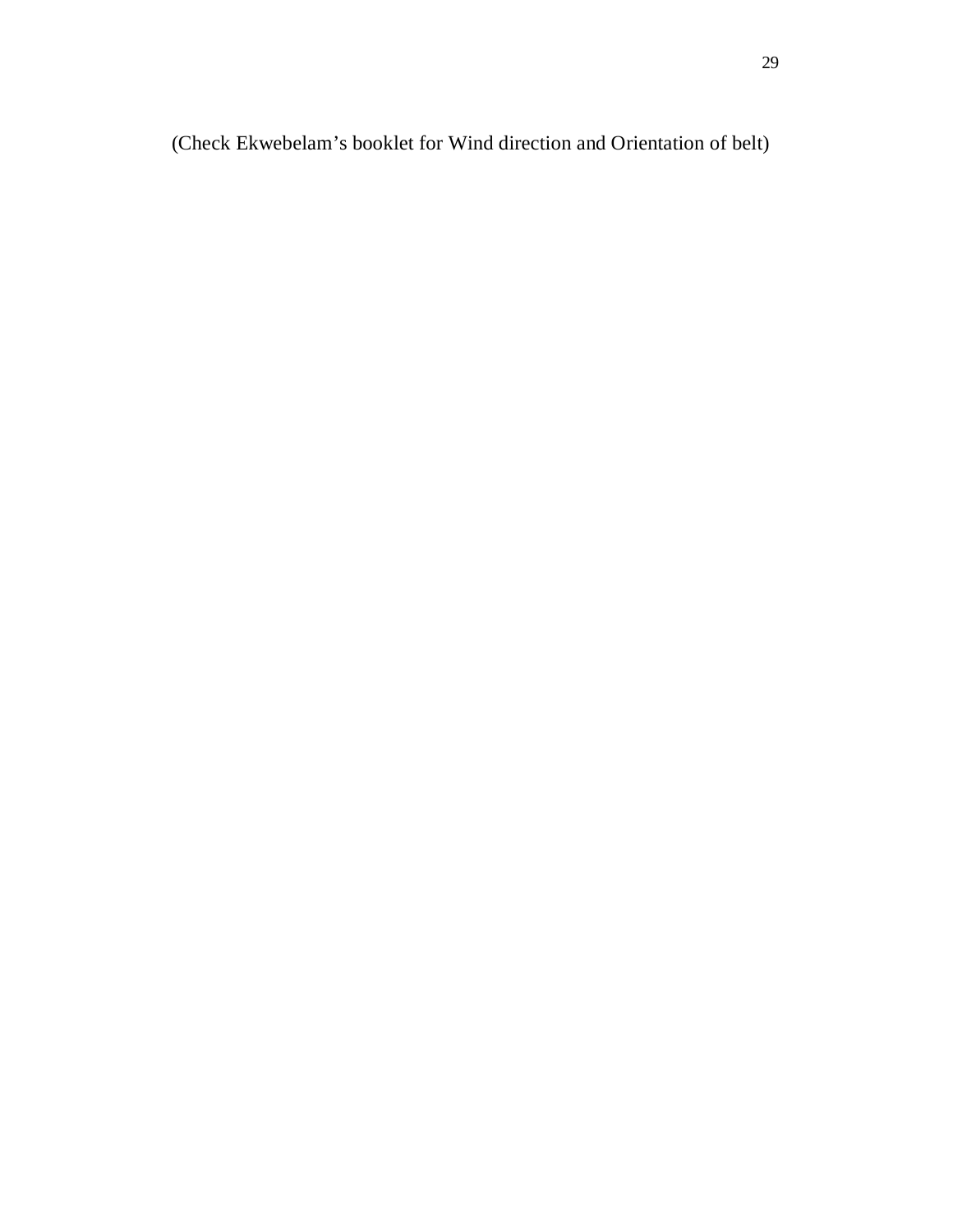Suitable species for shelterbelt establishment should as much as possible have the following characteristics:

- 1. Adaptability,
- 2. Growth rate,
- 3. Crown formation,
- 4. Increased land productivity. (Check Ekwebelam's booklet).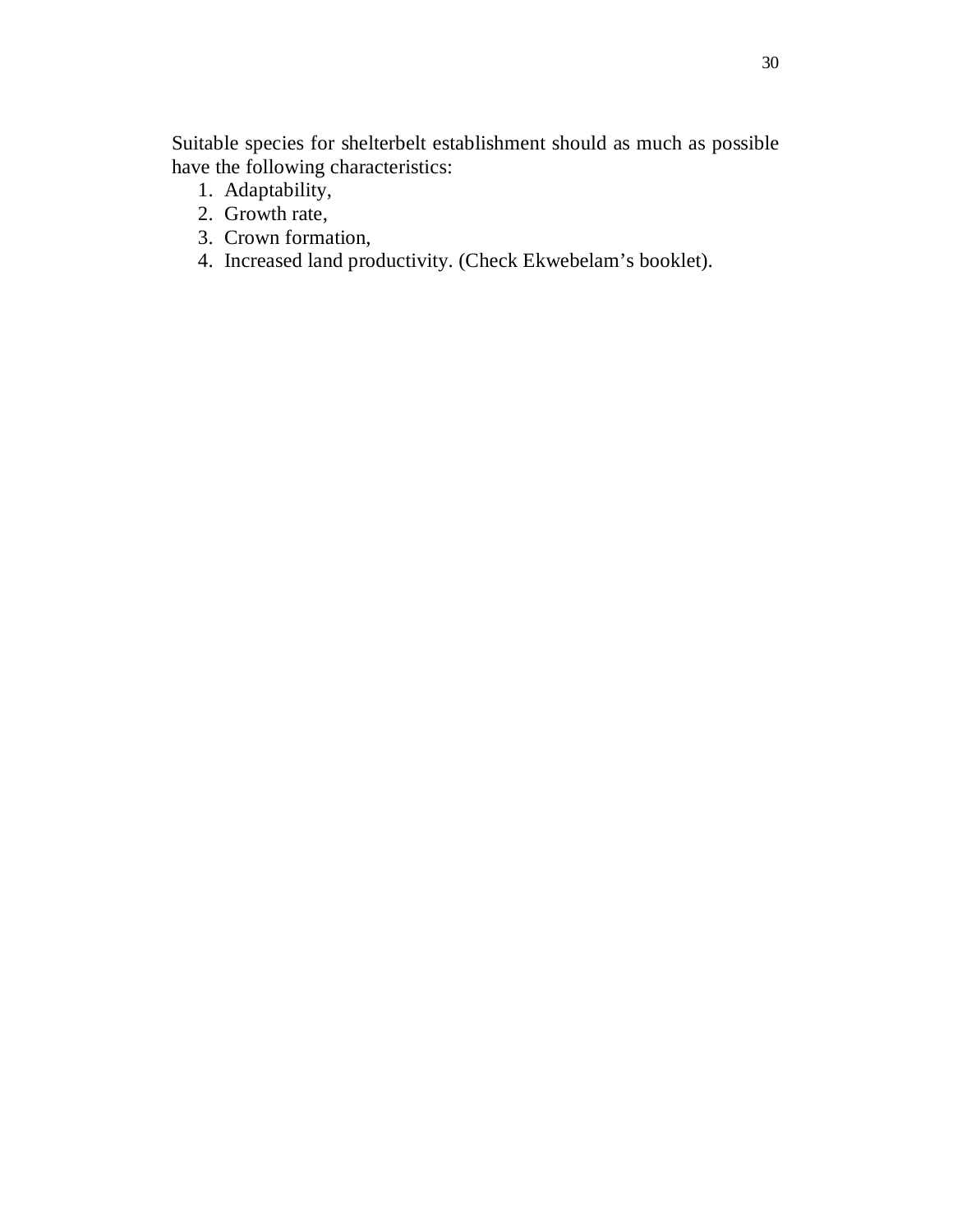#### XII) **Rotational woodlots**

In rotational woodlots, multipurpose trees and shrubs are intercropped with food crops such as maize, sorghum and cassava for about 2- 3 years, when the trees are still too small to out-compete the food crops. This phase resembles the *taungya* system. In the subsequent phase, the trees are allowed to grow to maturity in pure stand. Therefore, the second phase resembles a fallow period; soil fertility may be improved if the trees fix nitrogen and add large amounts of organic matter to the soil. When the trees are harvested, crop production resumes and the crops benefit from the residual soil fertility built up during the 'fallow' period. The main function of rotational woodlots is to produce both food crops and tree products and services such as fuelwood, poles, fodder and soil fertility improvement. In semi-arid parts of Tanzania, 4- and 5- years old woodlots with *Leucaena* and *Acacia polyacantha* produce up to 10 – 15 tonnes of wood per hectare. Because a woodlot keeps the soil surface covered, it is also a soil and water conservation measure. *Acacia auriculiformis, Senna siamea, Azadirachta indica, Dalbergia sissoo, Albizia lebbeck, Gmelina arborea, Delonix regia, Anogeissus leiocarpus, Cassia fistula* etc are all excellent tree species for a woodlot.

#### XIII) **Boundary markings**

Certain multipurpose trees are used to mark farm boundaries. Unlike live fences, the trees on boundaries need not be closely spaced except when soil erosion control is also desired. Tree growing on farm boundaries requires agreement between neighbouring farm owners to avoid conflicts. There are difficult ways of sharing trees planted on a boundary. Sometimes two rows of trees are planted, one on each side of the boundary, and then each farmer grows and manages his own trees. A disadvantage of this is that it occupies more land than a single row.

Initially trees can be established at a close spacing  $(0.75 - 1.00m)$  and then later thinned for poles or firewood to a final spacing of 1.5 -3.0m. With double rows the spacing between the rows should not be less than 2m. The tree propagation method will depend on the species, but use of seedlings or transplanting of wildings is common. *Grevillea robusta* is commonly used for boundary planting in Central Kenya. Its use for this purpose (and also in other agroforestry systems) may be related to its restricted lateral root system. This makes it associate well with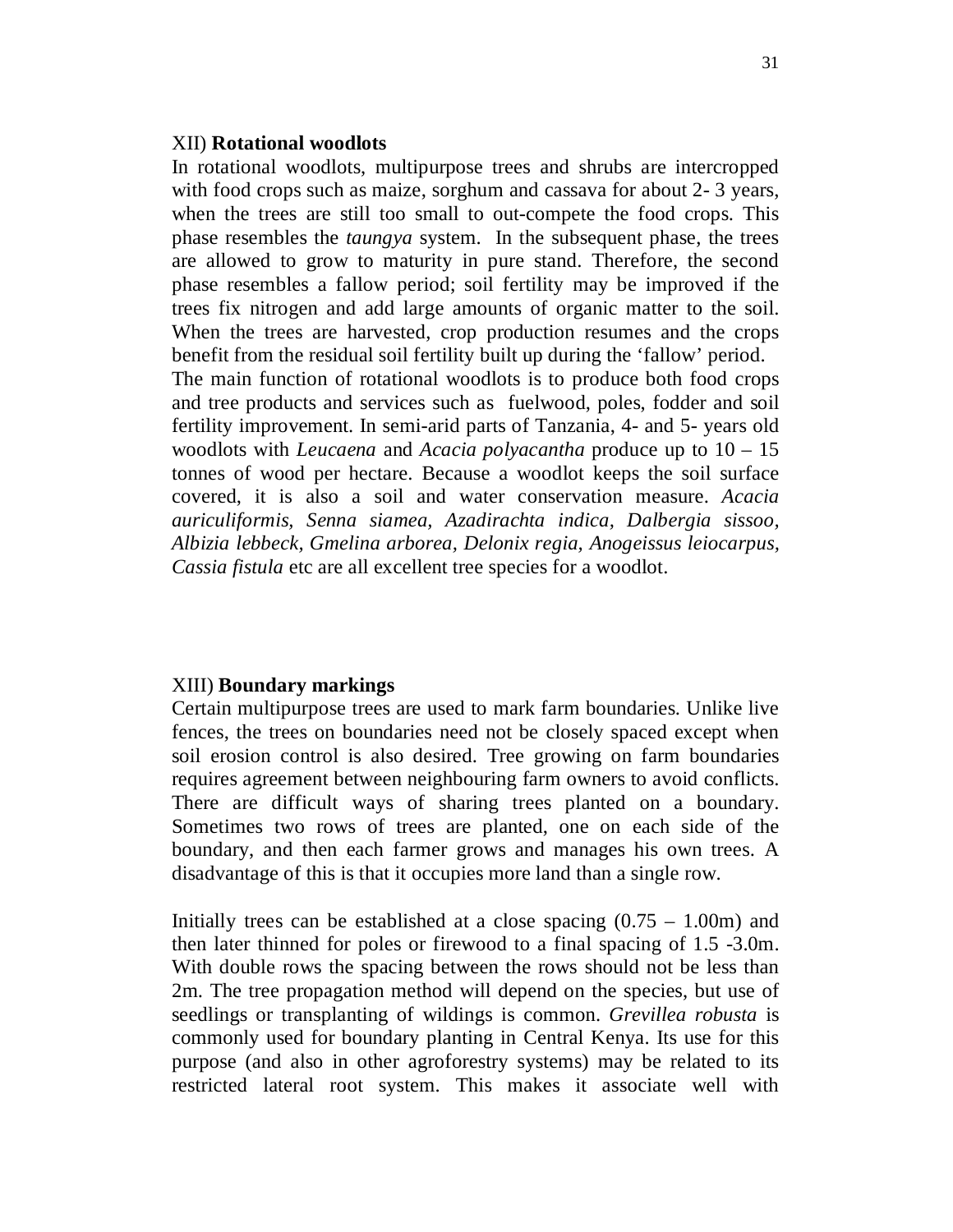neighbouring crops. In general, trees on boundaries offer several benefits and these, together with the limitations of this agroforestry practice, are highlighted below:

Copy from College AF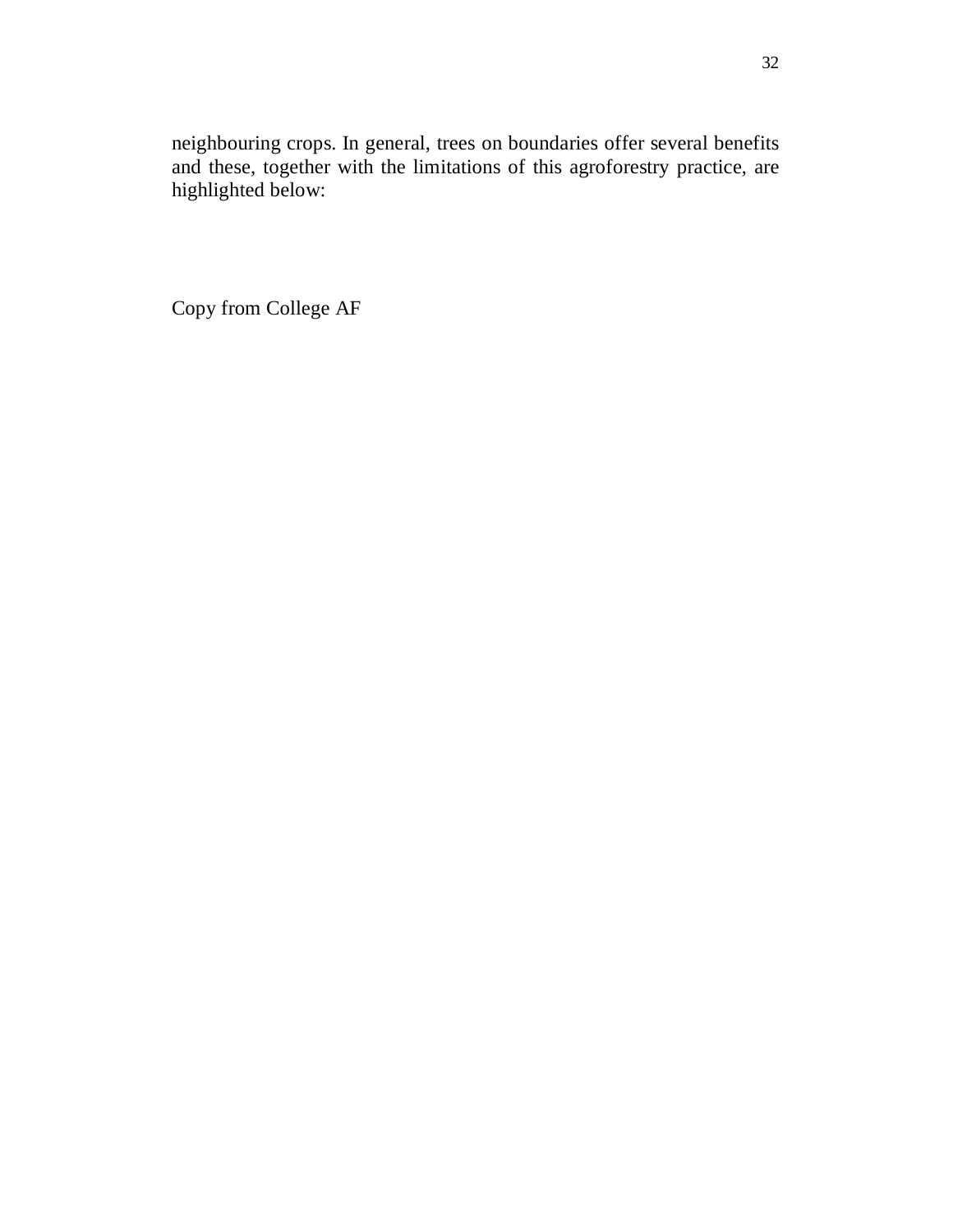## **II. DESCRIPTION OF AGROFORESTRY PRACTICES UNDER THE SILVOPASTORAL SYSTEMS**

Silvopastoral systems are land-use systems in which trees and/or shrubs are combined with livestock and pasture production on the same unit of land. Integrating livestock production in the farming system promotes farm product diversification and improves food security. Shrubs and trees in silvopastoral production systems constitute the basic feed resource of more than 500 million out of the 660 million head of livestock in the tropics.

Within the broad category of silvopastoral system; there are several types of practices which can be identified depending on the role of the tree/shrub (sometimes collectively called "trub") component. These include:

- 1. Protein banks (Fodder tree banks),
- 2. Trees and shrubs on rangeland or pastures,
- 3. Live fences of fodder trees and shrubs (Living fences),
- 4. Plantation crops with pastures and animals.

#### **1. Protein banks (Fodder tree banks)**

Protein banks are blocks of forage plants deliberately planted to alleviate fodder shortages in arid, semi-arid and mountainous regions; especially during the dry seasons. The forage plants may be leguminous trees and shrubs or herbaceous legumes, and they may be grown in combination with suitable grasses. The fodder trees are pruned regularly to feed zerograzed livestock (animals that are kept in stalls). When based on legumes, the fodder banks become important sources of protein and are referred to as protein banks.

#### **2. Trees and shrubs on rangelands or pastures**

The primary use of trees in range and pasture land has been the provision of shade. Besides this vital function of trees on rangeland; they (trees) still provide other benefits to livestock and the herdsmen. They provide fodder and wood. Normally such trees are scattered at random and there is no need to be particular regarding any regular spatial arrangement. The number of species with potential for this practice is great. They include *Acacia nilotica, Acacia seyal, Acacia tortilis, Annona senegalensis, Calliandra calothysus, Combretum molle, Gliricidia sepium,*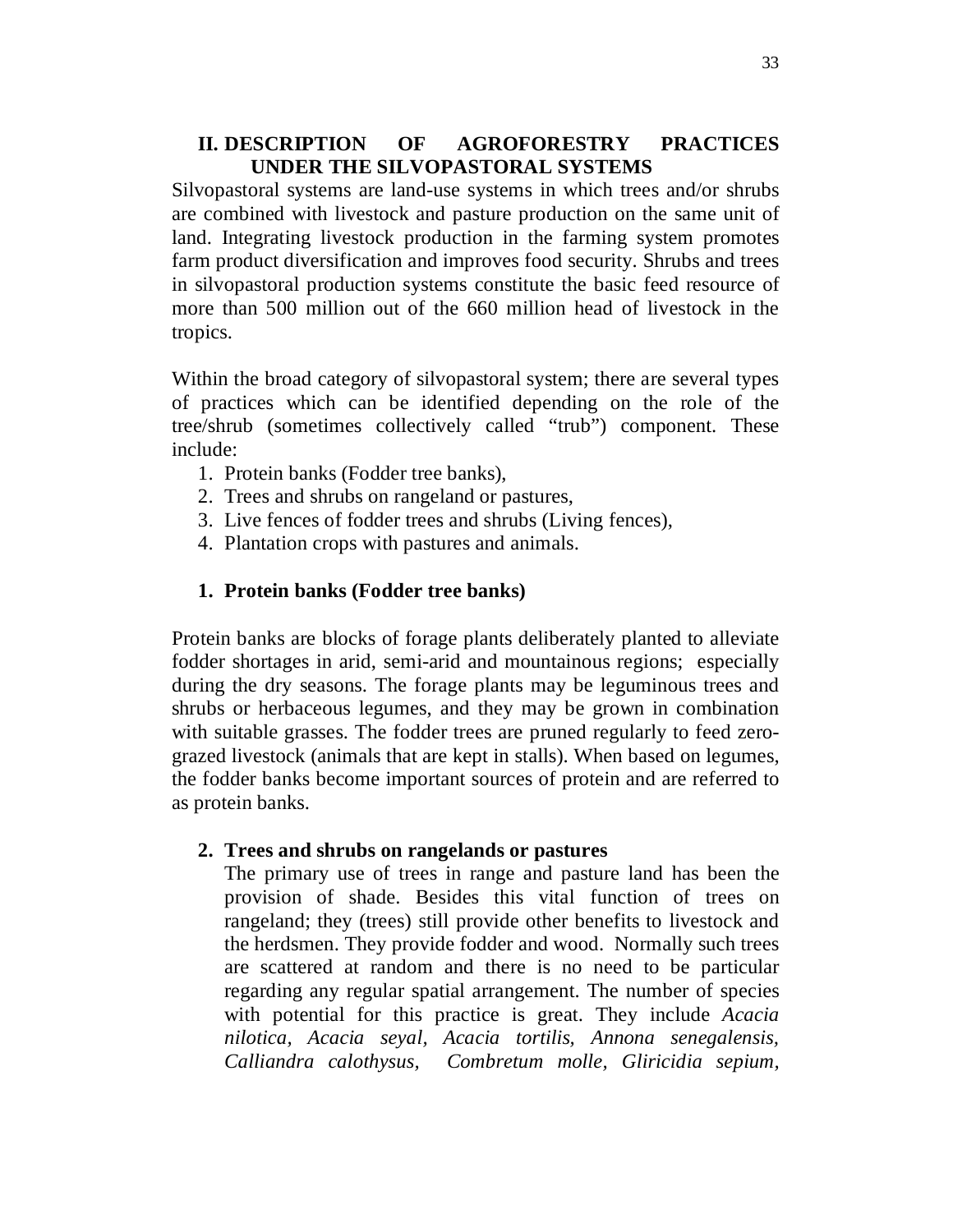*Piliostigma thonningii, Bauhinia* spp, *Salvadora persica, Cadaba farinosa, leucaena leucocephala* etc.

## **3. Live fences of fodder trees and shrubs (Living fences)**

Live fencing means fencing composed of living plants. Living fences are lines of trees or shrubs planted on farm boundaries or on the borders of farmyards, pasture plots or animals enclosures. Sometimes they are also used around agricultural fields. They serve mainly as field boundaries, to keep animals on the farm and off adjacent crop fields or farm areas. They can be made of single or multiple densely planted rows. Alternatively, one row of living fenceposts can be planted, widely spaced, with wire, sticks or dead branches between the trees. Both kinds are made of permanent lines of shrubs or trees, that are regularly pollarded and trimmed. The fences provide shade, protection and privacy for the animals. The trees can also serve as windbreaks that produce wood and foliage products. The foliage can be eaten by animals. Legumes are especially valued as they usually have a high protein content.

The most important component in the living fence practice is the animal component – the main reason for establishing living fences and the primary motive in management of the fences is to control livestock movement. In arid and semi-arid zones, lives fences are often made of thorny species of the *Acacia* or *Prosopis* genera. In the humid and sub-humid tropics, leguminous species such as *Gliricidia sepium* and *Erythrina berteroana* or species of multipurpose Hibiscus or *Ipomea* hedges are used.

## **4. Plantation crops with pastures and animals**

Plantation trees such as coconut could be planted in scattered form on pasture land. Cattle and small ruminants can graze in open and lightly shaded pastures under such coconut trees. This is common in South East Asia and South Pacific.

(Show the picture on page 4.1 of Pacific Agroforestry- An information Kit).

Other plantation crops such as cashew, mango etc can be on such pastureland.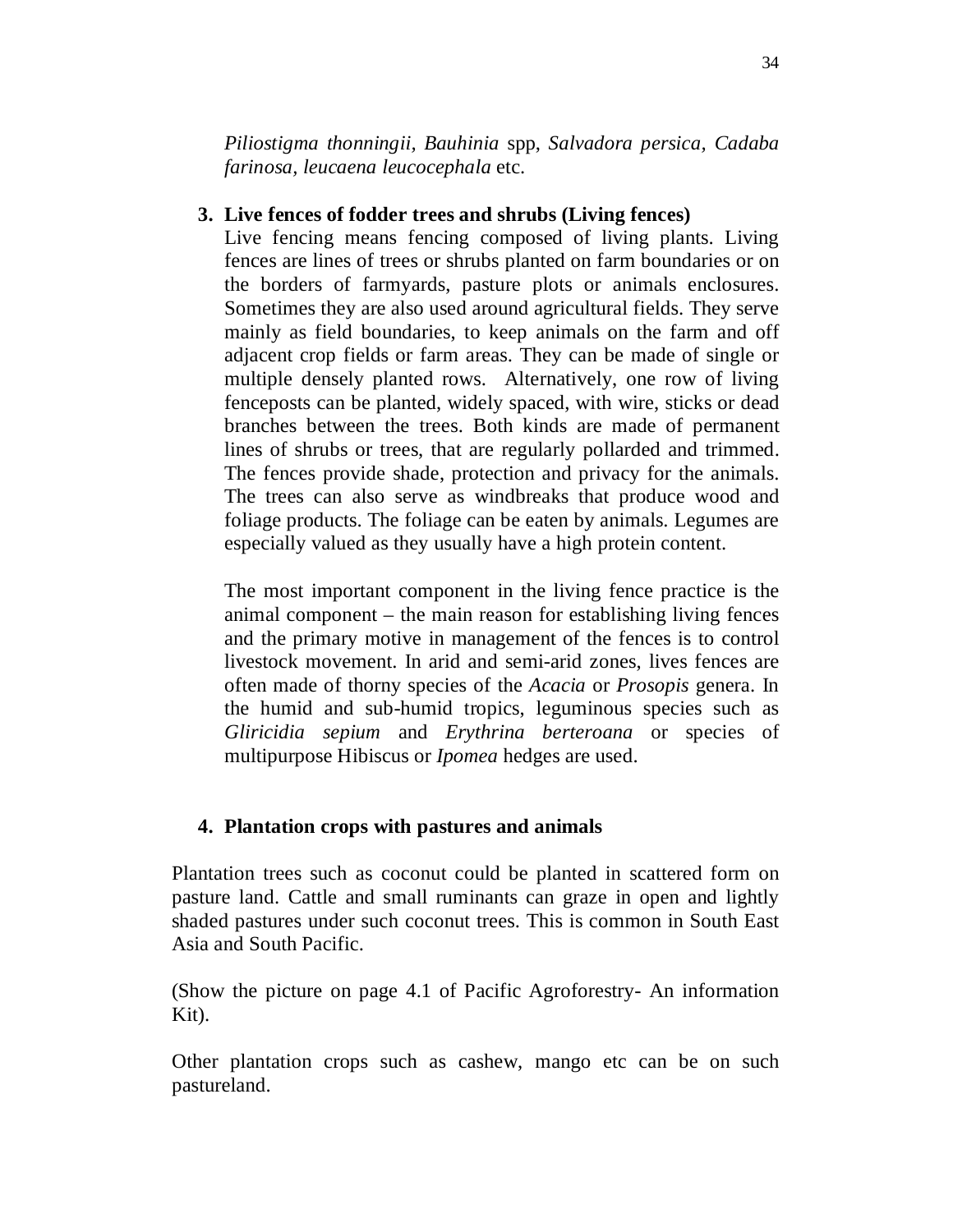This practices is beneficial to the animals in the following ways:

- 1. Pastures may grow more as trees bring up limiting nutrients from below pasture rooting depth.
- 2. Trees may improve quantity and quality (e. g. protein, minerals, energy) of forage available.
- 3. Some light shade may help pasture growth and quality in dry areas by improving soil surface microclimate.
- 4. Trees may maintain forage supply when insects have attacked other pasture species. E. g. Army worm on para or carpet grasses (this occurs in every South Pacific countries at the same time).
- 5. Forage tree leaves are less trampled than those of creeping or erect pasture grasses and legumes.
- 6. By having shade beef animals grow better and diary cows produce up to 3 litres more milk in the humid tropics.
- 7. Wind and cyclone protection is provided by the trees.
- 8. Animals can eat tree fruits and pods.

## **DESCRIPTION OF AGROFORESTRY PRACTICES UNDER THE AGROSILVOPASTORAL SYSTEMS**

Examples of agroforestry practices under this system include:

- 1. Homegardens (tree-livestock-crop mix around homesteads)
- 2. Woody hedgerows for browse, green manure, soil conservation etc.
- 3. Integrated production of crops, animals and wood (fuelwood, poles etc).

#### **HOMEGARDENS (Tree-livestock-crop mix around homesteads)**

The word "homegarden" has been used rather loosely to describe diverse practices, from growing vegetables behind houses to complex multistoried systems. It is used here to refer to intimate association of multipurpose trees and shrubs with annual and permanent crops and, invariably livestock within the compounds of individual houses, with the whole crop-tree-animal unit being managed by family labour. These systems are common in all ecological regions in the tropics and subtropics, especially in humid lowlands with high population density. Many homegardens resemble those of Java or Southeastern Nigeria, with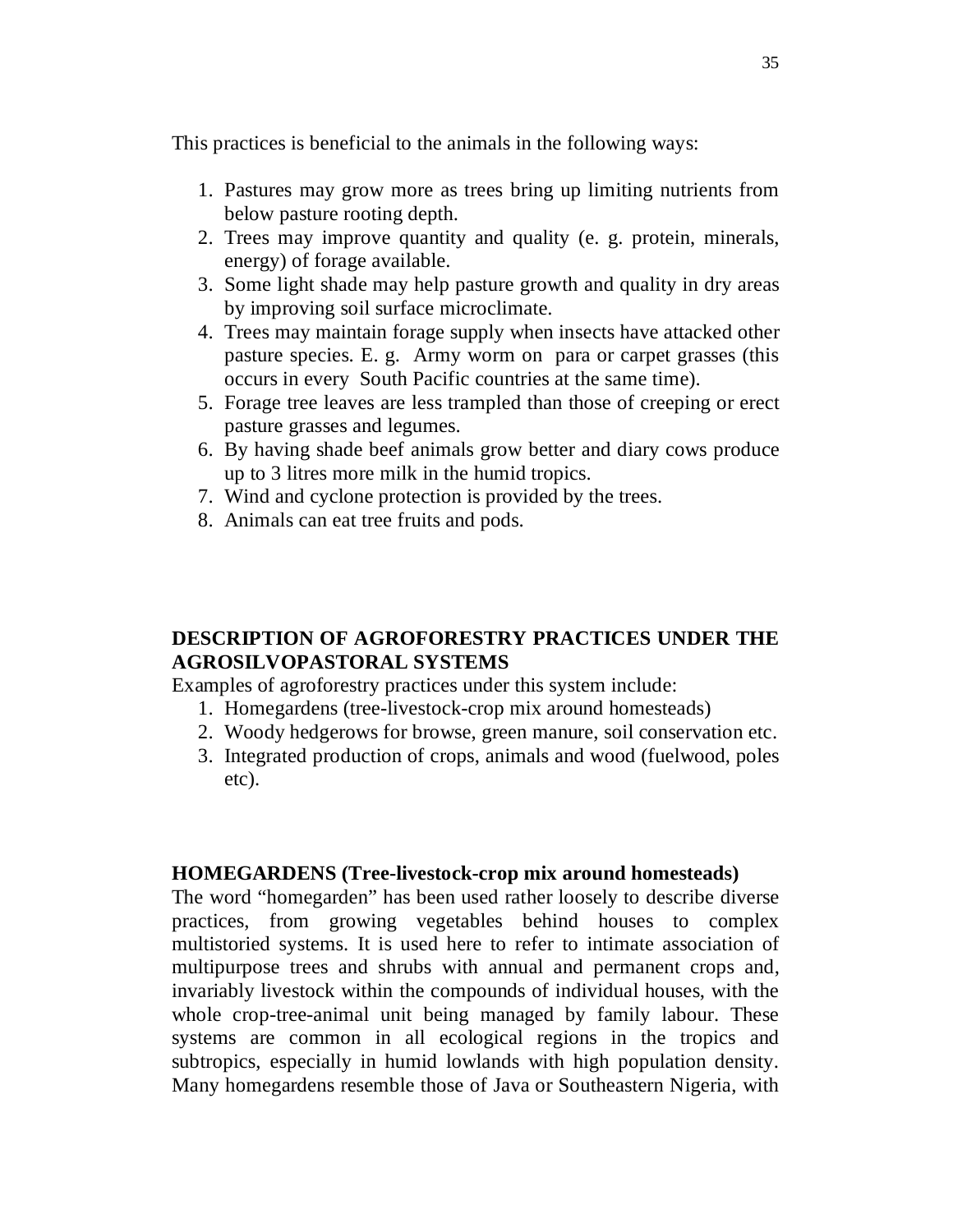an intensive combination of trees, crops and livestock. The average size of a homegarden is usually much less than 1ha, yet in many parts of the world the fruit, nuts, edible leaves and other foodstuff grown in homegardens provide a substantial part of the household food requirement. In some areas of Java, homegardens provide more than 40% of the total calorific intake of farming communities. Food production is the primary function and role of most, if not all, of the homegardens. An aspect of food production in homegardens is the almost continuous production that occurs throughout the year. The combination of crops with different production cycles and rhythms results in a relatively uninterrupted supply of food products.

In most cases, animals are kept in the home garden. The animals can browse there and rest in the shade. Cattle, like buffaloes, are mostly kept for diary products and land cultivation. Sheep, goats, chickens and fish are kept for household consumption. Products from animals or the animals themselves can of course also be sold in the market.

#### **Structure of Homegardens**

The layered configurations and combination of compatible species are the most conspicuous characteristics of all homegardens. Contrary to the appearance of random arrangement, the gardens are usually carefully structured systems with every component having a specific place and function.

In general terms, all homegardens consist of a herbaceous layer near the ground, a tree layer at upper levels, and intermediate layers in between. The lower layer can usually be partitioned into two, with the lowermost (less than 1m height) dominated by different vegetable and medicinal plants, and the second layer (1-3m height) being composed of food plants such as cassava, banana, papaya, yam and so on. The upper tree layer can also be divided in two, consisting of emergent, fully grown timber and fruit trees occupying the uppermost layer of over 25m height, and medium-sized trees of 10-20m occupying the next lower layer. The intermediate layer of 3-10m height is dominated by various fruit trees, some of which would continue to grow taller. This layered structure is never static; the pool of replacement species results in a productive structure which is always dynamic while the overall structure and function of the system are maintained.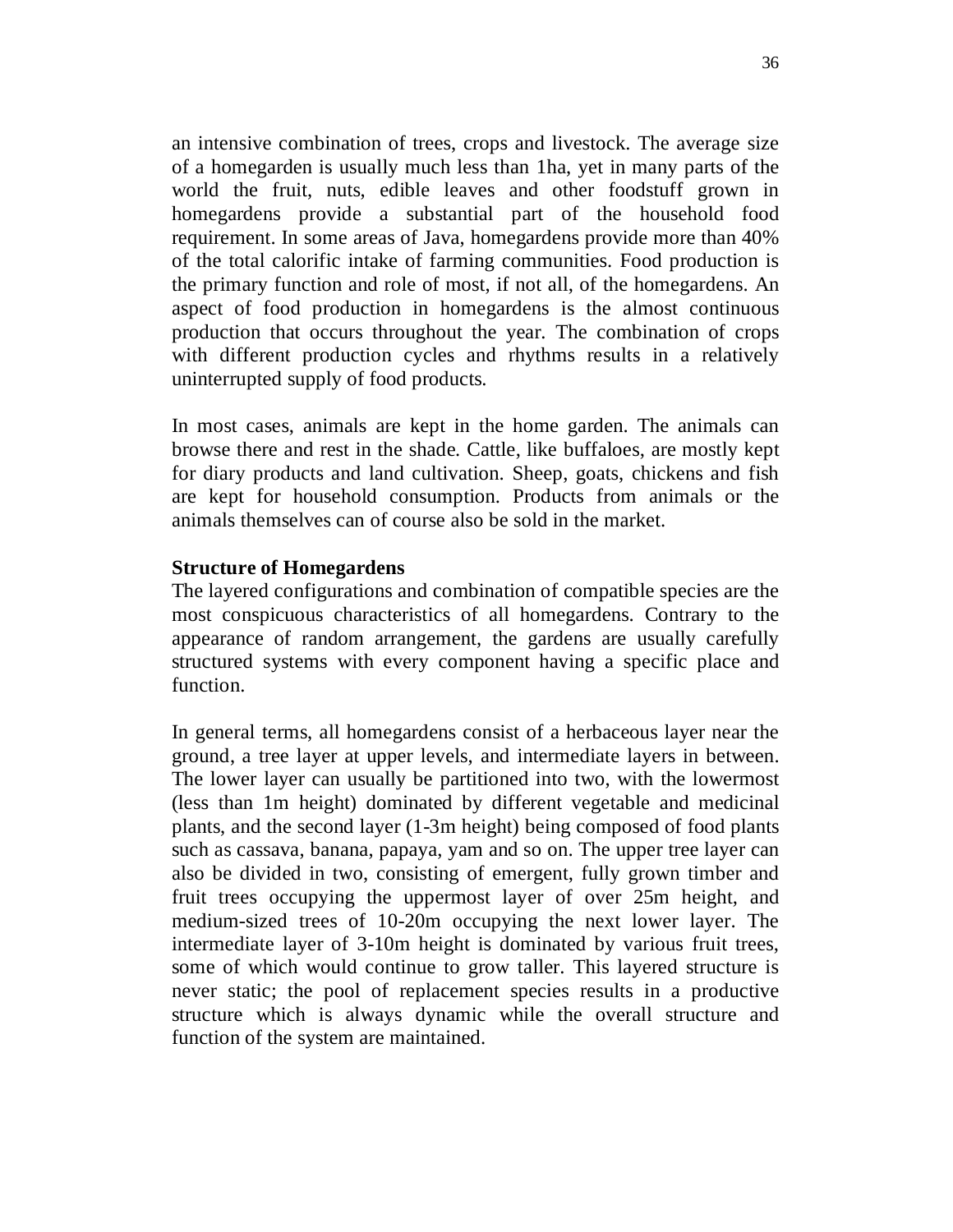#### **Food production from homegardens**

A conspicuous trait of the tree-crop component in homegardens is the predominance of fruit trees, and other food-producing trees. Apart from providing a steady supply of various types of edible products, these fruit and food trees are also compatible – both biologically and environmentally – with other components of the system. While fruit trees such as guava, mango and other food-producing trees such as *Moringa oleifera* and *Sesbania grandiflora* dominate the Asian homegardens, indigenous trees that produce leafy vegetables (*Pterocarpus* spp) fruit for cooking (*Dacryodes edulis*), and condiment (*Pentaclethra macrophylla*) dominate the West African compound farms.

#### **Benefits and constraints of home gardens**

Some of the benefits of home gardens are:

- 1. Production is very diverse and continuous; risk is minimized and there is a daily flow of products such as food, fuel, fodder, fruit, spices and wood for construction;
- 2. The protective function of home gardens is very high: soil protection, water retention and pleasant micro-climate for humans, animals and some plants;
- 3. The use of labour for the farm is very efficient due to proximity of the garden to the house; also the walking distances in the garden from job to job are short;
- 4. Valuable crops or animals in need of protection can be given extra care by the farm family (especially at night) because of the short distance from the house;
- 5. Home gardens ensure a pleasant living environment; shade, windshelter and provision of privacy; they can also satisfy aesthetic values and open patches often serve as family or village gathering places.

#### **Constraints** of home gardens:

**A specific constraint** encountered in practising home gardens is that; because of the high diversity of ecological niches, a home garden can provide a habitat for species that can become pests or introduce diseases, like snakes, insects and fungi.

2.During tree harvesting other plants are often damaged.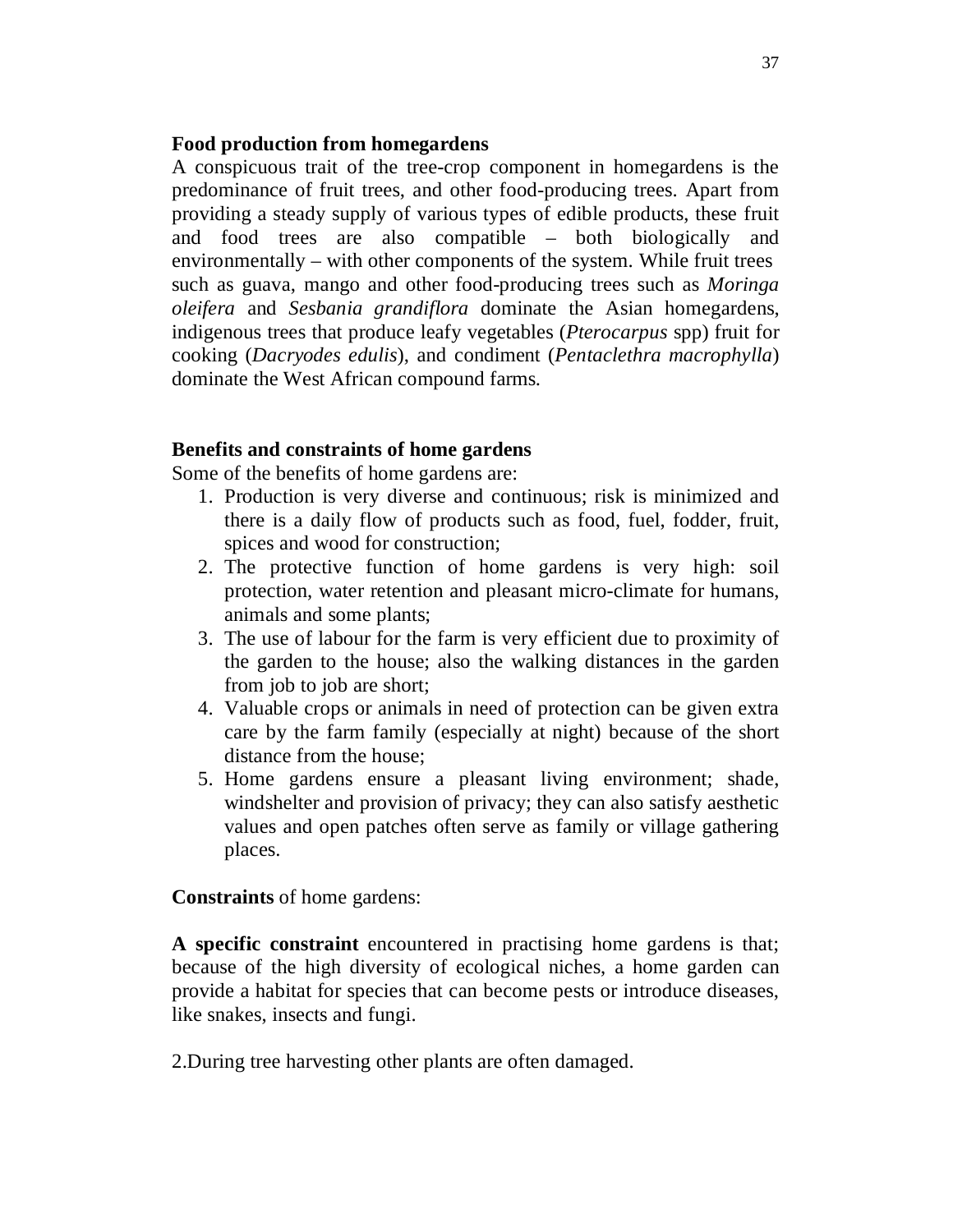3. Proximity to homesteads makes houses prone to damage from falling branches and extensive lateral roots from trees.

## **IV OTHER SPECIAL AGROFORESTRY SYSTEMS**

These other agroforestry systems; which are sometimes referred to as minor agroforestry technologies include aquaforestry, apiculture, sericulture etc.

1. **Aquaforestry –** This is a practice that links trees with aquaculture. Other terms that have been used for this practice are silvipisciculture, silvo-aquaculture and aquasilviculture. Trees can be linked to fish culture in the following ways:

a) Fodder

b) Fuelwood for processing

c) Planting trees around the pond

d) Tree branches for small pond constructions

e) Other practices, e.g. ponds providing water and nutrients for trees that are planted around.

#### 2.**Apiculture with trees**

Apiculture is the science of bees and beekeeping. Beekeeping is the breeding and care of bees. Apiculture has continued to gain considerable attention in many developing countries due to the increasing importance of bees and honey. It is not just that bees and trees rhyme well,bees and trees are interdependent, and have been perfecting their relationship over the last 50 million years or so; literally millions of years before man appeared on the scene. Bees benefit trees and trees in turn provide series of benefits to bees.

Beekeeping – is the breeding and care of bees. In some regions it is the only source of sugar. Beekeeping is a rewarding branch of agriculture. The gain can be very high for subsistence farmers because the production from a few hives of bees can sometimes give them higher income than they can earn by a full-time occupation. Not much work is needed to look after the bees and all family members can all take part in it. Developing countries of the subtropics have become the main source of honey, exporting at least 150,000 t per year to the world market.

**3. Sericulture –** is the culture of silkworms. Mostly, these silkworms are fed leaves of mulberry tree (*Morus alba*). Silkworms produce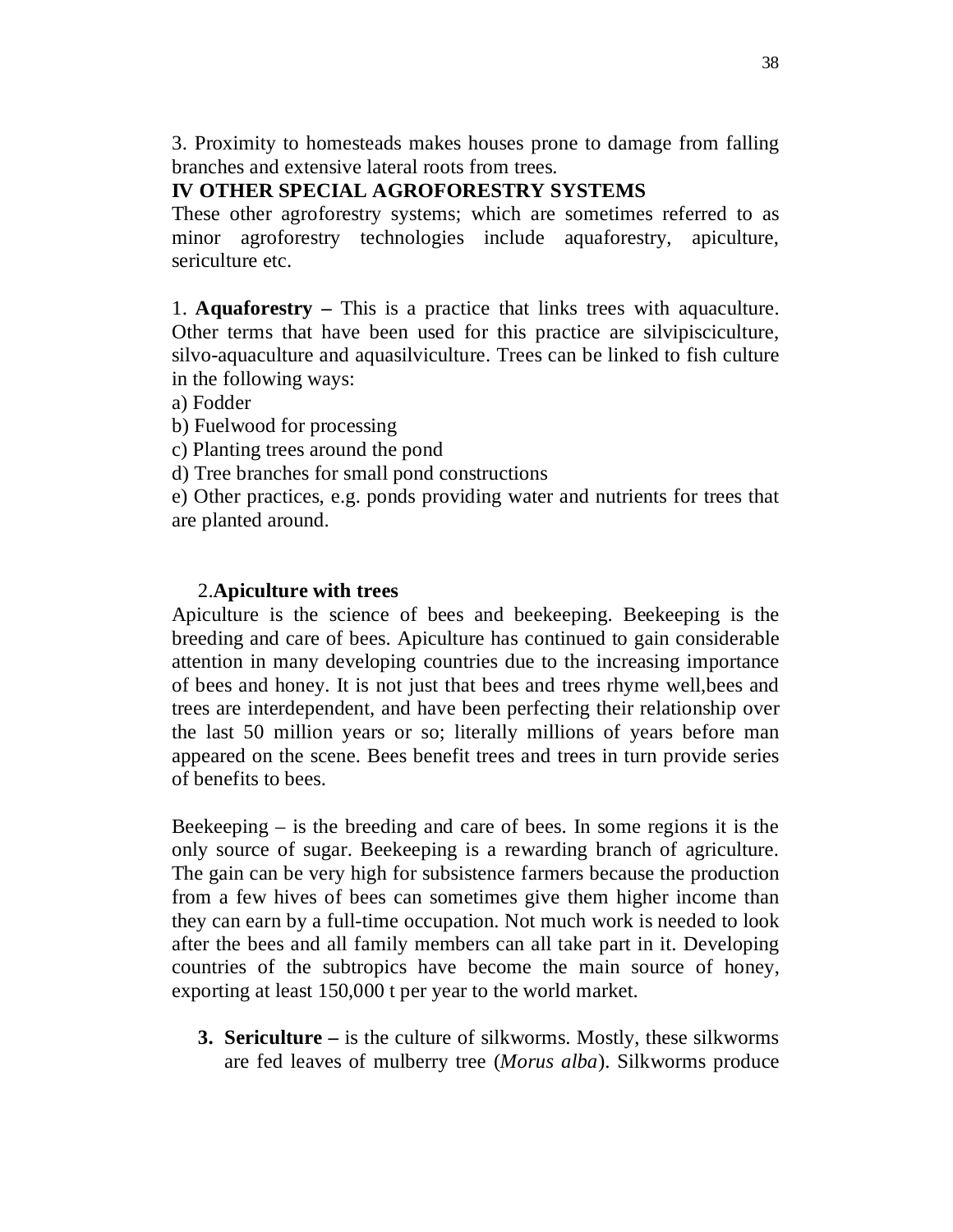silk and several by-products, which can be used for many purposes: textile, fibre, soap, vitamins, medicine and others.

Silkworms depend upon tree leaves for their normal growth and development. Mulberry (*Morus alba*) leaves are excellent food.

The mulberry tree is a small deciduous tree which tolerates drought and heat but prefers moist climates and can be grown up to 2000 m. They adapt well and can grow not only in warm areas but also in cold regions.

The mulberry is not only useful for sericulture. The mulberry tree itself gives a fine wood. Its branches can be used to make farm tools and its bark to make high-grade paper and artificial fibre. The fruit is edible and can be used to make wine. Every part of the mulberry tree is of medicinal value. The tree can also produce fuelwood, vegetable and fodder. It also provides shade and can be used as ornamental plant. It is useful for windbreaks, soil conservation, soil stabilization, hedgerow planting, beeforage and live fence.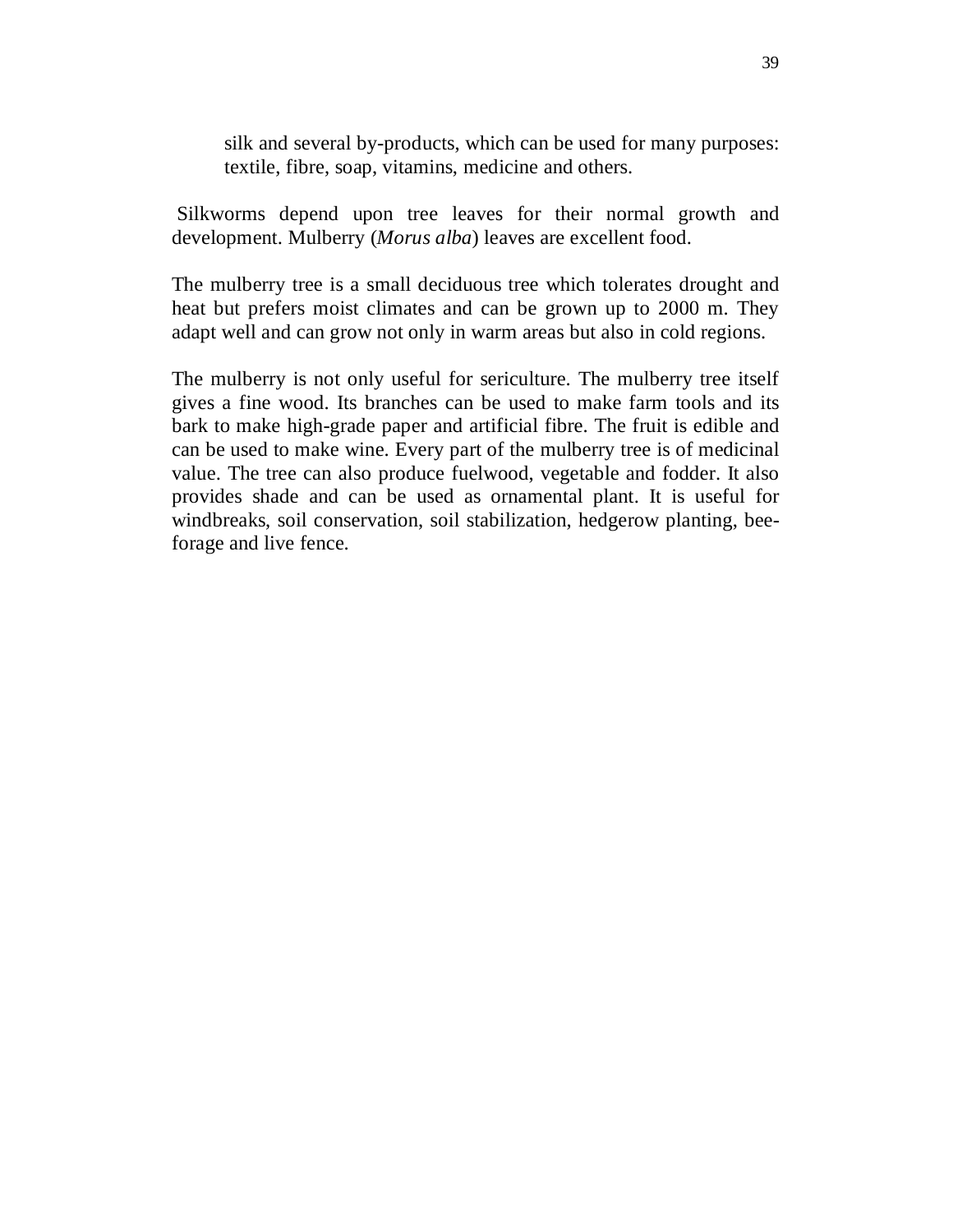## **TREE – CROP INTERACTIONS IN AGROFORESTRY**

When trees and crops are grown together on the same piece of land there will be interactions between the two components, which may have positive or negative results. INTERACTION is defined as the effect of one component of a system on the performance of another component and/or the overall system.

Different types of interactions have been recognized between trees and crops in agroforestry systems; namely:

- 1. Complementary,
- 2. Supplementary,
- 3. Competitive and,
- 4. Allelopathic.
- 1. COMPLEMENTARY INTERACTION exists **if the presence of one crop increases production of another crop**. An example of complementarity in cropping is the positive effect of one crop on the other crop. *Cordia alliodora and several Erythrina* species are used as shade trees for coffee and cocoa. Trees moderate the intensity of sunlight and wind, and maintain higher humidity. Crops under or between the trees are protected from sudden changes in climate. Species of *Acacia, Leucaena, Gliricidia* and other legumes are often interplanted with crops in agroforestry systems, because the nitrogen fixed by these plants increases soil fertility and benefits the crop plants.

Interplanting trees and crops as in the *taungya* system often results in a mutual benefit. Weeding carried out by cultivators benefits both the crops and the trees in that it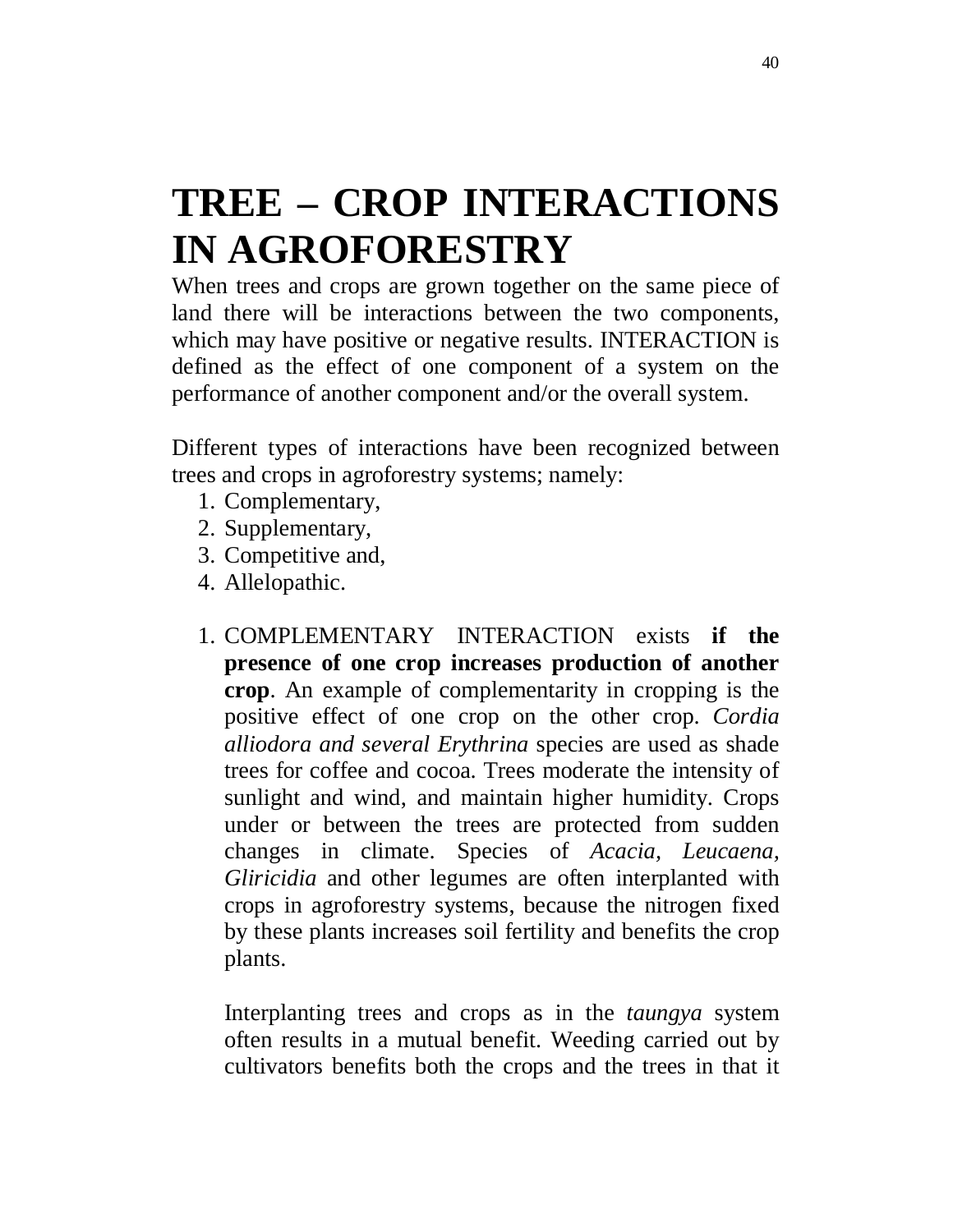reduces competitions for nutrients and water. The cut weeds represent a source of readily available nutrients to the crops and trees, if used as a mulch. The crops and weeds, and their litter when they are cut provide a mat over the soil which lessens erosion and reduces evaporation

2. SUPPLEMENTARY INTERACTION- This occurs if the presence of one crop **does not influence** the production of other crop(s). This is an independent relationship.This relationship occurs if the different crops draw on resources at different times of the year, or from different parts of the environment .e.g. different soil depth for nutrients. In *taungya*, crop plants occupy space between tree seedlings, and use light, nutrients and water that presumably otherwise would be wasted. During the first growing season, tree seedlings are so small that crops usually grow well despite their presence. The relationship between trees and crops during the first year of *taungya* appears in most cases to be supplementary.

The next two types of interactions between trees and crops in agroforestry systems are negative in nature; namely:

1. Competition,

2. Allelopathy.

## 1. COMPETITION

 The component plants in a mixed system vie for essential resources. Although agroforestry is envisaged as a system of plant species that benefit each other mutually or unilaterally, it is too optimistic to assume that all types of competition can be eliminated in these systems, especially in areas with poor soils and scanty rainfall. Agroforestry systems lose some of the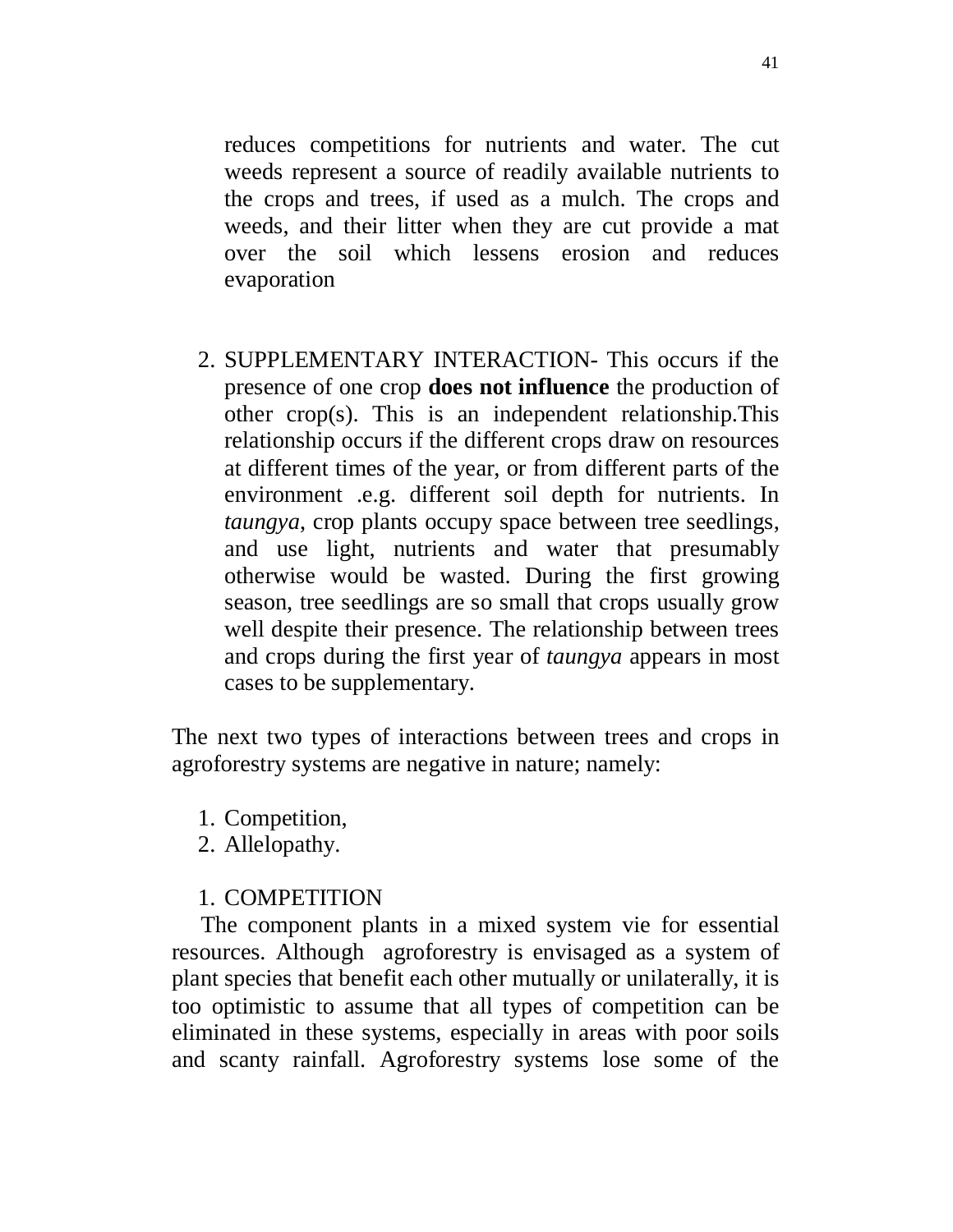assimilated nutrients in the form of grain, wood, fodder, etc, at each harvest, thus reducing reserves, unlike natural forests where recycling of nutrients occurs.

Ideally, the relationship between crops and trees should be of a 'complementary' nature. However, this is not always the case. In many situations where trees and crops are grown together, they may compete for water, nutrients and solar energy. The situation is obvious when the canopies of trees begin to close over the tops of crops such as upland rice.

In Indonesian *taungya* (Tumpangsan) teak is often interplanted with giant *Leucaena leucocephala* and with cassava as a cash crop. The *Leucaena leucocephala* is beneficial in that it produces shade and green manure. The side-shading results in good form for the teak. However, competition can be deleterious when teak is enclosed by two rows of *Leucaena leucocephala*. Competition between trees and crops is a long-term problem in plantations when the crop species is a perennial.

## 2. ALLELOPATHY

Allelopathy is an interaction between plants or between plants and microorganisms in which substances (allelochemicals) produced by one organism affect the growth of another (usually adversely).

The term allelopathy was coined in 1937 by Molisch to refer to biochemical interactions between all types of plants including micro-organisms. Allelopathy means plant-plant biochemical interactions that have detrimental effects, i. e. certain plants release into the environment toxic chemicals that are injurious to other plant(s) in their vicinity. Such toxic chemicals may be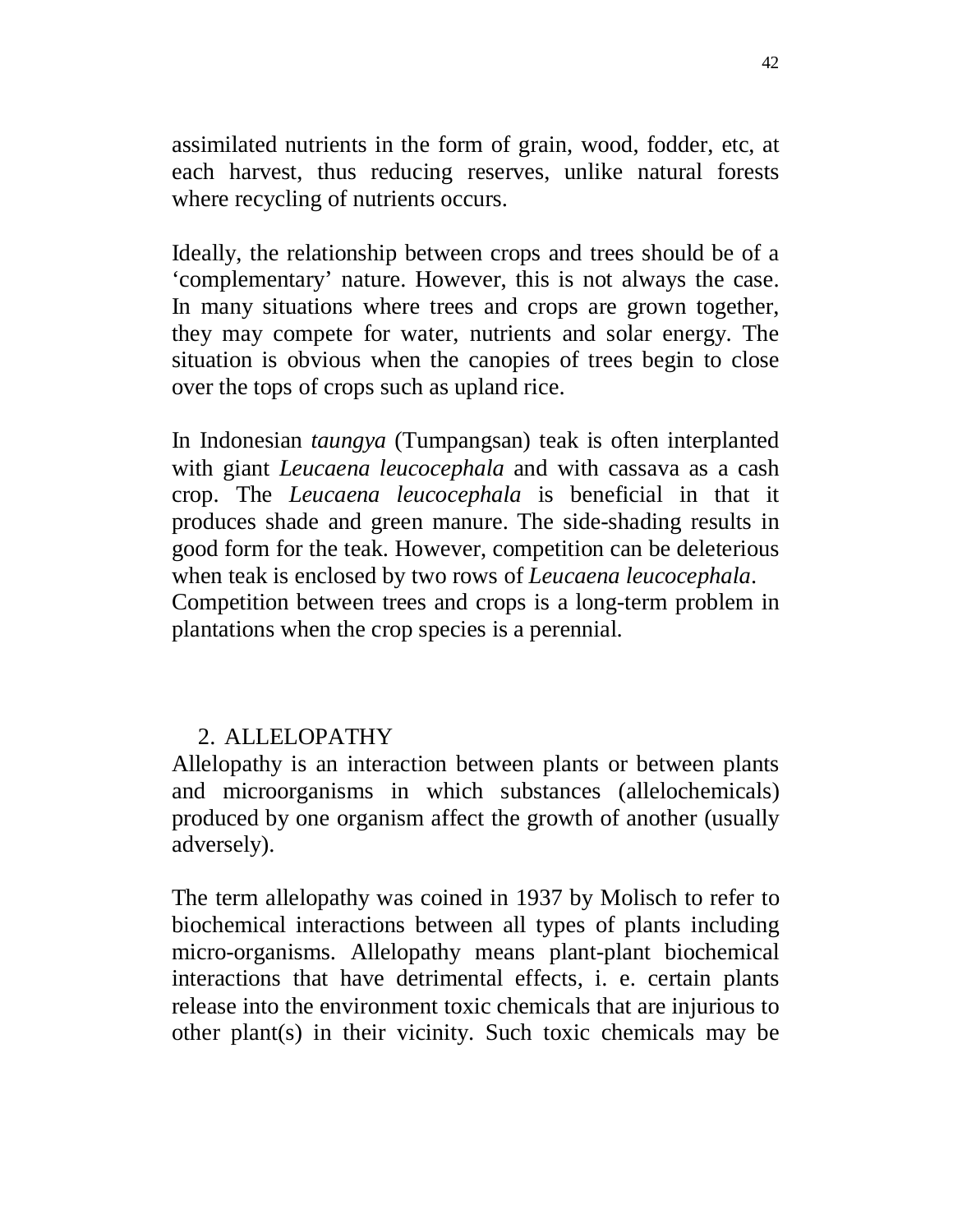injurious to microbes and even to the seedlings of those plants releasing them.

Recent studies have shown that the organic compounds released this way are often phytotoxins which are released into the environment as leaf leachates or root exudates by certain plants. The effects of the chemicals may result in complete inhibition of growth or in stunted or retarded growth. When complete inhibition occurs; this may be noticed in the form of bare areas around the trees which exude the chemicals.

When the toxic exudates of the adult trees of a particular species suppress and eventually kill their seedlings; then the phenomenon is called AUTOALLELOPATHY.

Allelopathic situation has been found around *Callitris intratropica* in Northern Australia. Grevillea's poor performance in Australian tree plantations may be due to autoallelopathy.

Researchers have shown that water-soluble extracts from roots of adult trees suppress and eventually kill their seedlings. This could prevent trees from growing well when closely space in pure stands.

Allelopathic compounds (allelopathic chemicals or allelochems) may be released into the environment by:

- 1. Volitilization,
- 2. Leaching from living or dead tissues,
- 3. Exudation from roots and decay of plant tissues

Allelopathic interactions between trees and crops have been investigated in *taungya* plantations.

Some Southeast Asian scientist (Susech and Vinaya Rai) in 1987 reported on effects upon Sorghum, Cowpea and Sunflower by *Eucalyptus tereticornis*, *Casuarina equisetifolia* and